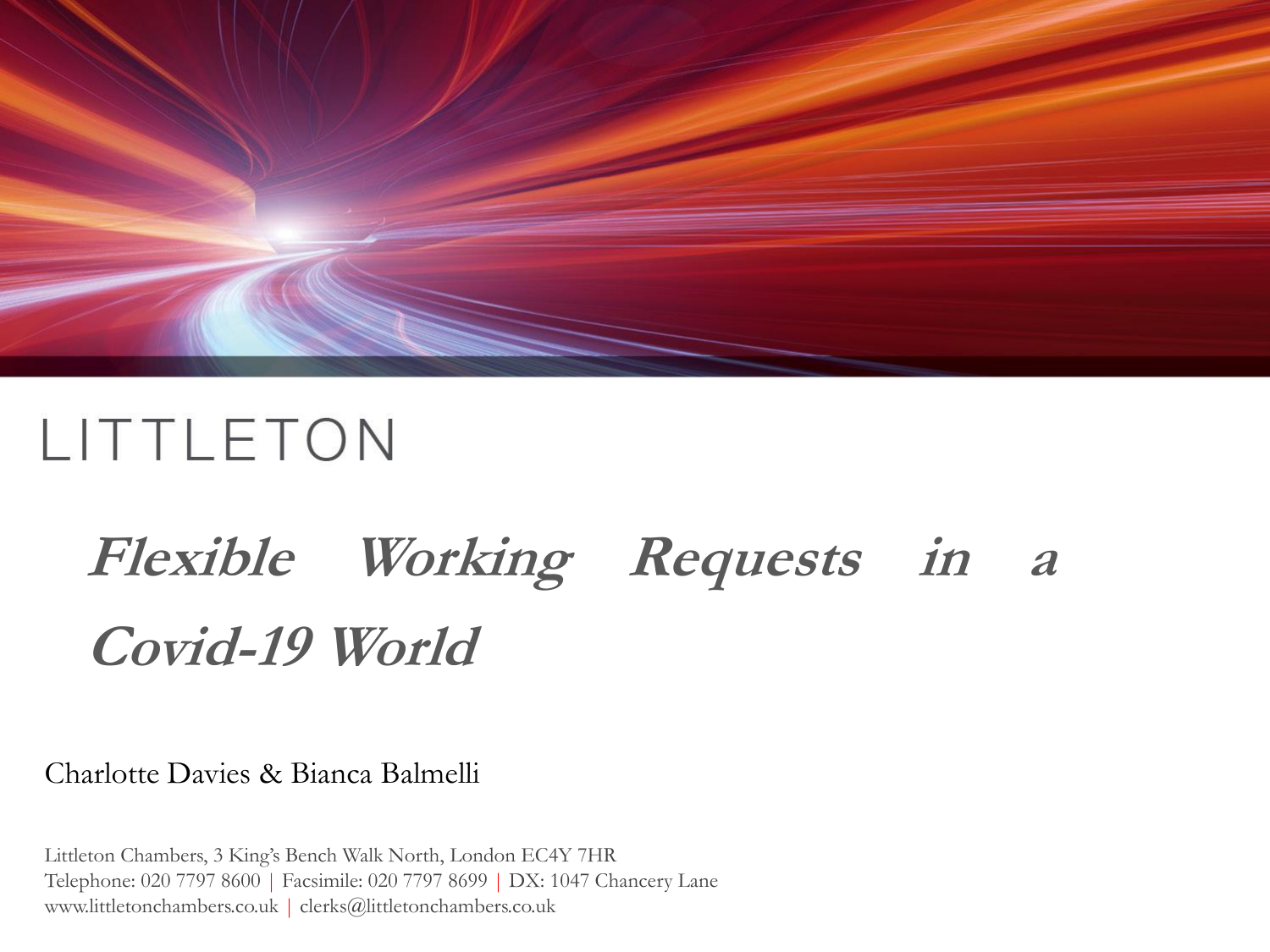## **Outline of webinar**

- 1) Statutory flexible working request scheme
- 2) Other types of claims arising
- 3) Challenges and tips for a Covid-19 world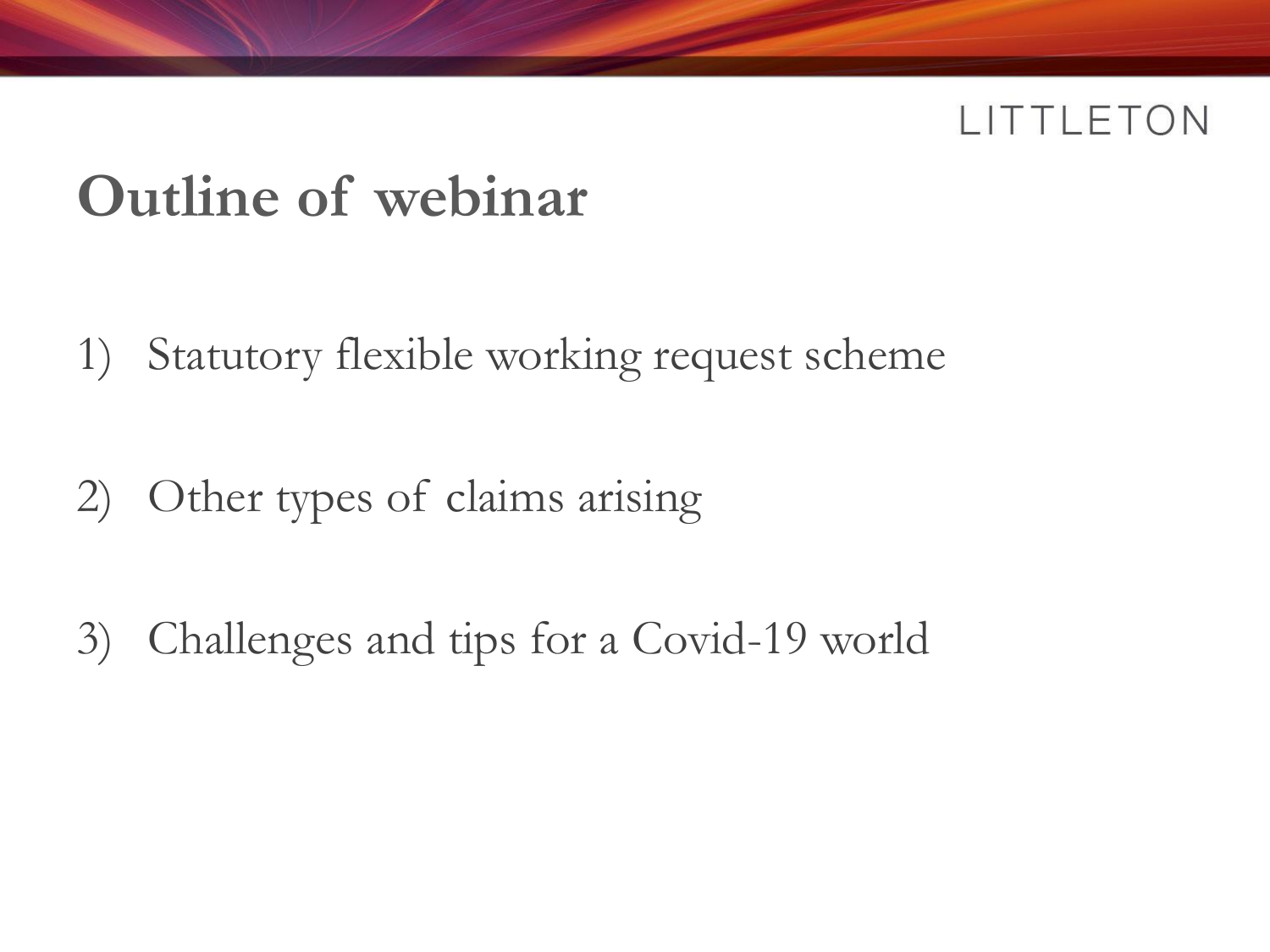### **STATUTORY FLEXIBLE WORKING REGIME**



**[Secs 80F – 80I Employment Rights Act, 1996 & Flexible Working Regulations 2014 SI 2014/1398]**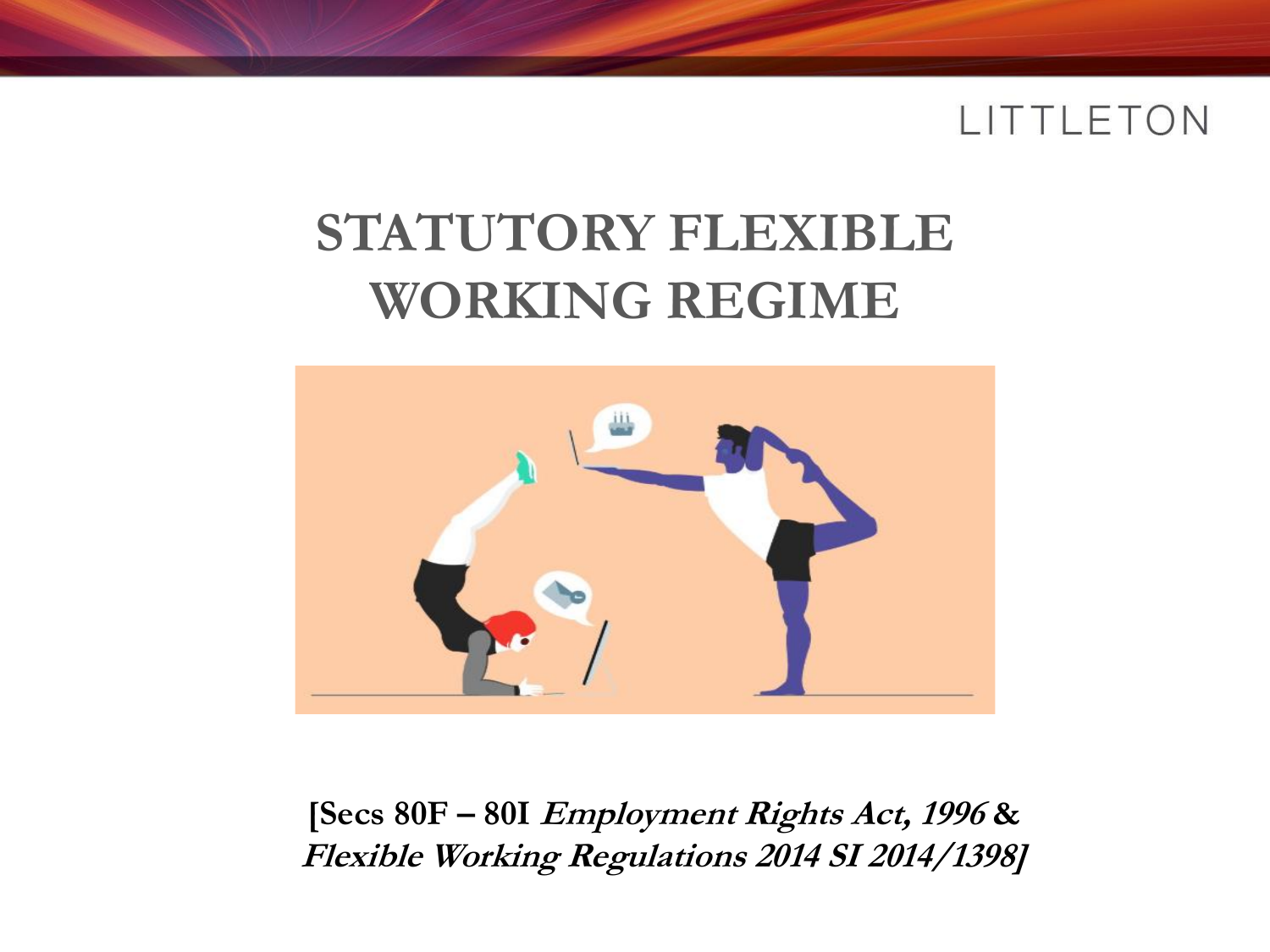## **Flexible working generally**

- Initially the right to request flexible working was introduced to help parents balance their work and family life.
- However, the current legislation no longer restricts the right to request flexible working to parents.
- Therefore qualifying employees who want to manage a better work life balance or are carers of children such as grandparents and other relatives also have the right to request flexible working.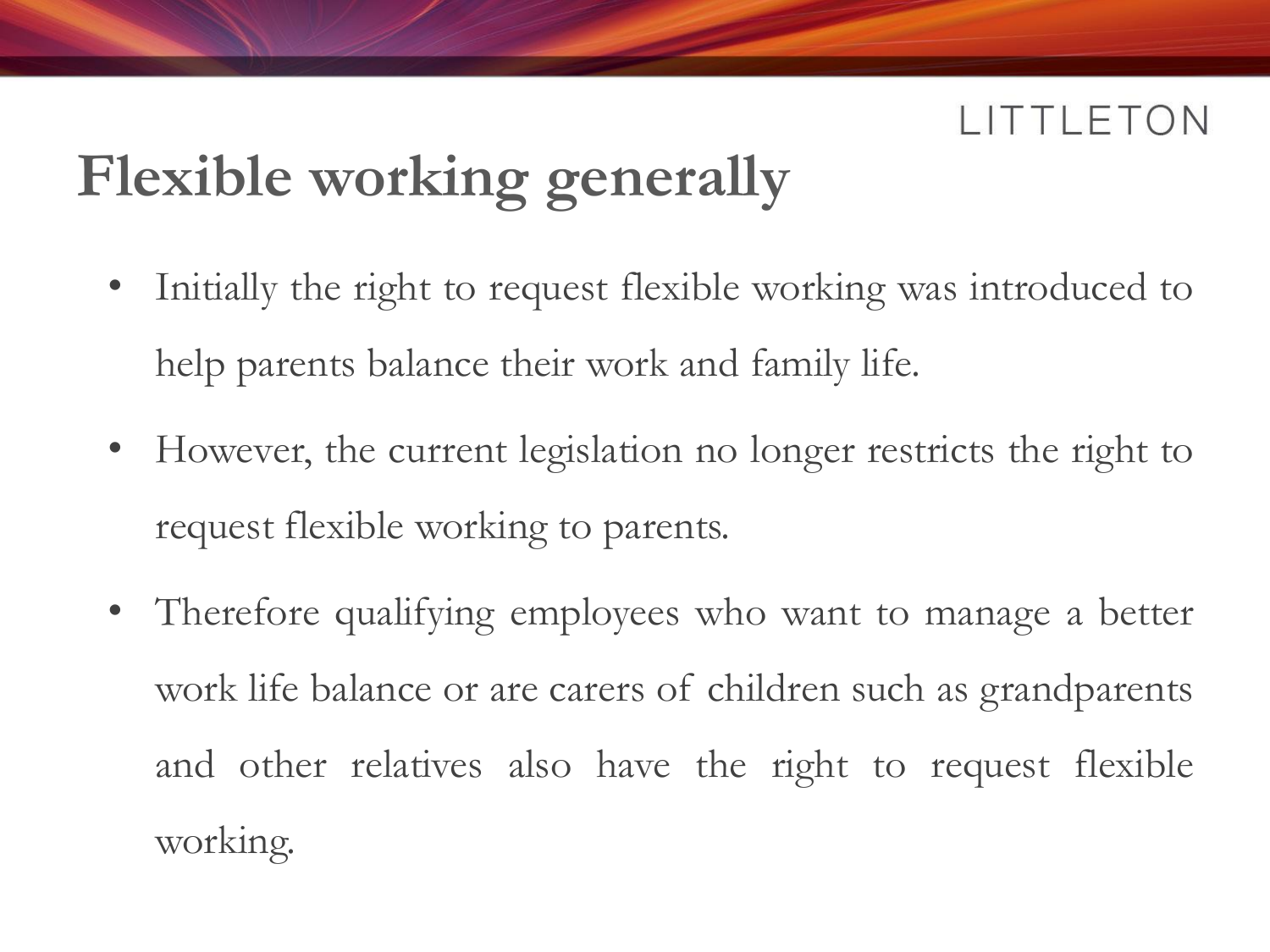## **Scope of the right to request flexible working - Sec 80F(1)(a)**

- A request for flexible working is in essence a request to change the relevant employment terms and conditions.
	- Such a change can be temporary or permanent in nature.
- This change can relate to the hours required to work, the times required to work, the place required to work, etc.
- This allows for a wide variety of possible working patterns.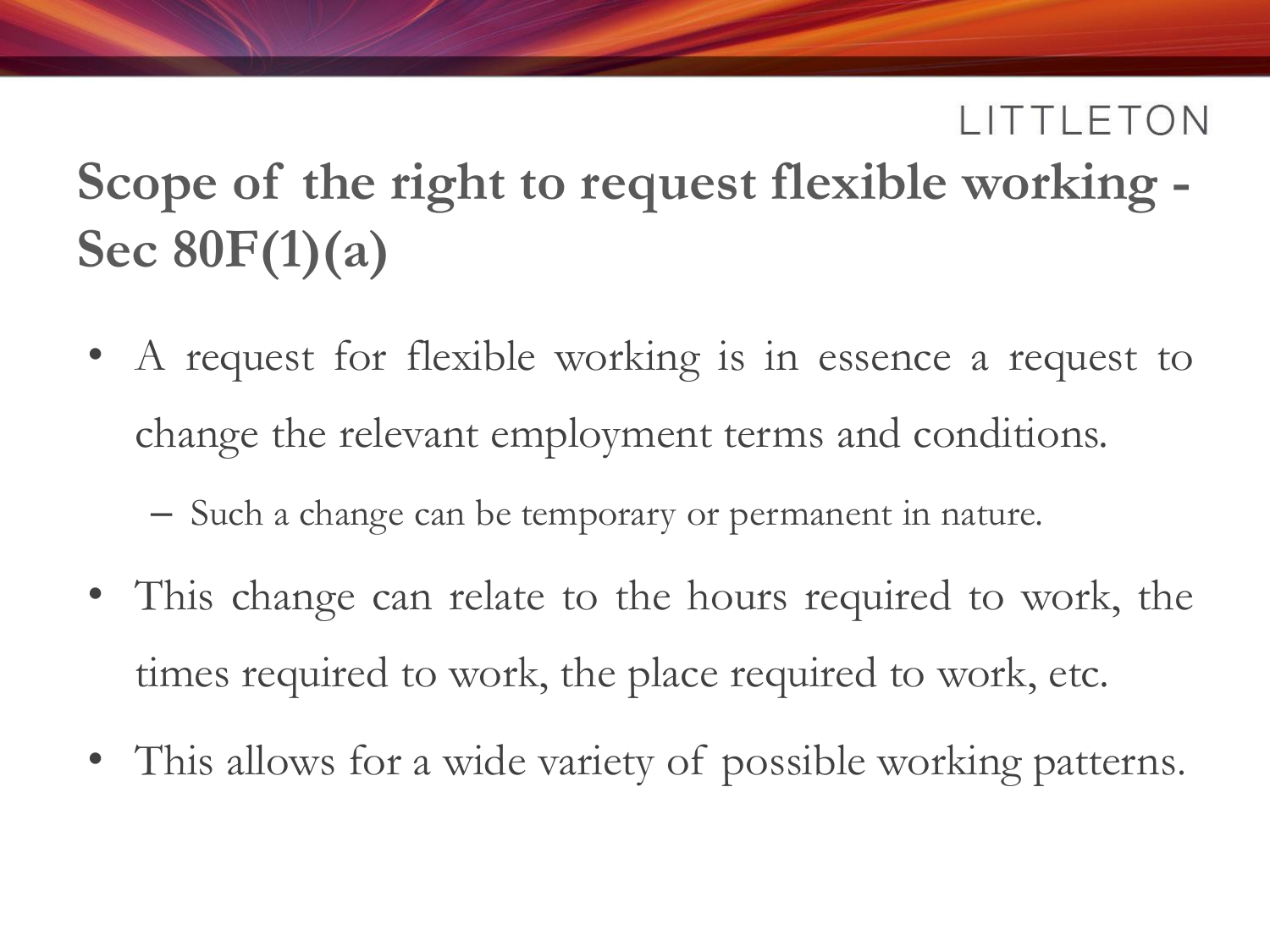# **Examples of flexible working**

- Part-time working
- Flexitime
- Compressed hours
- Home working
- Annualised hours
- Term-time working
- Structured time off in lieu
- Job-sharing
- Varied-hours working or time banking

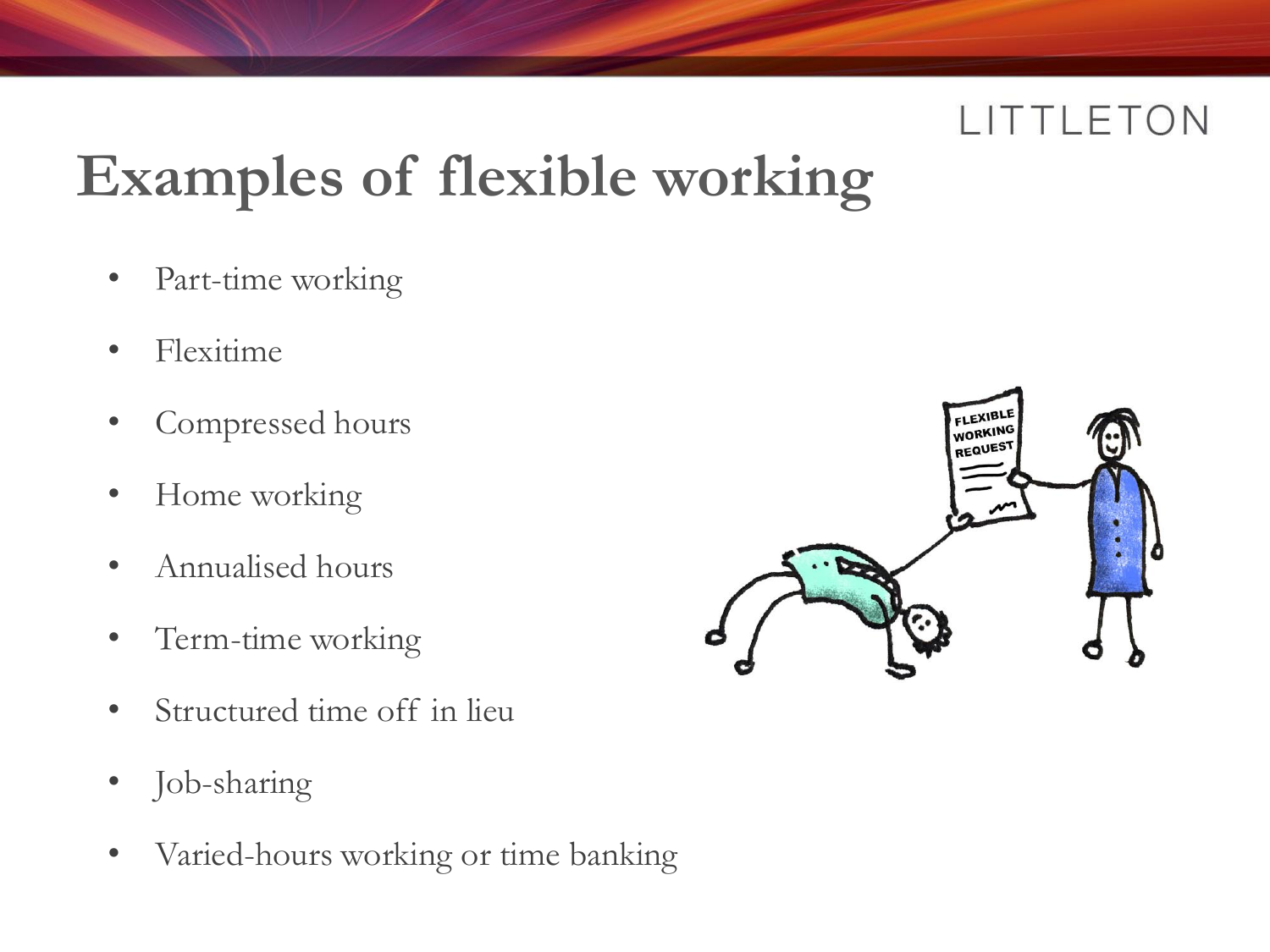## **Who can apply - Reg 3**

- An employee who has been employed for at least 26 consecutive weeks.
- There are however certain categories of employees who are excluded from making such a request.
- Further, this right therefore does not extend to workers.
- Individuals who do not qualify for the statutory right to request flexible working may still make an informal request for flexible working.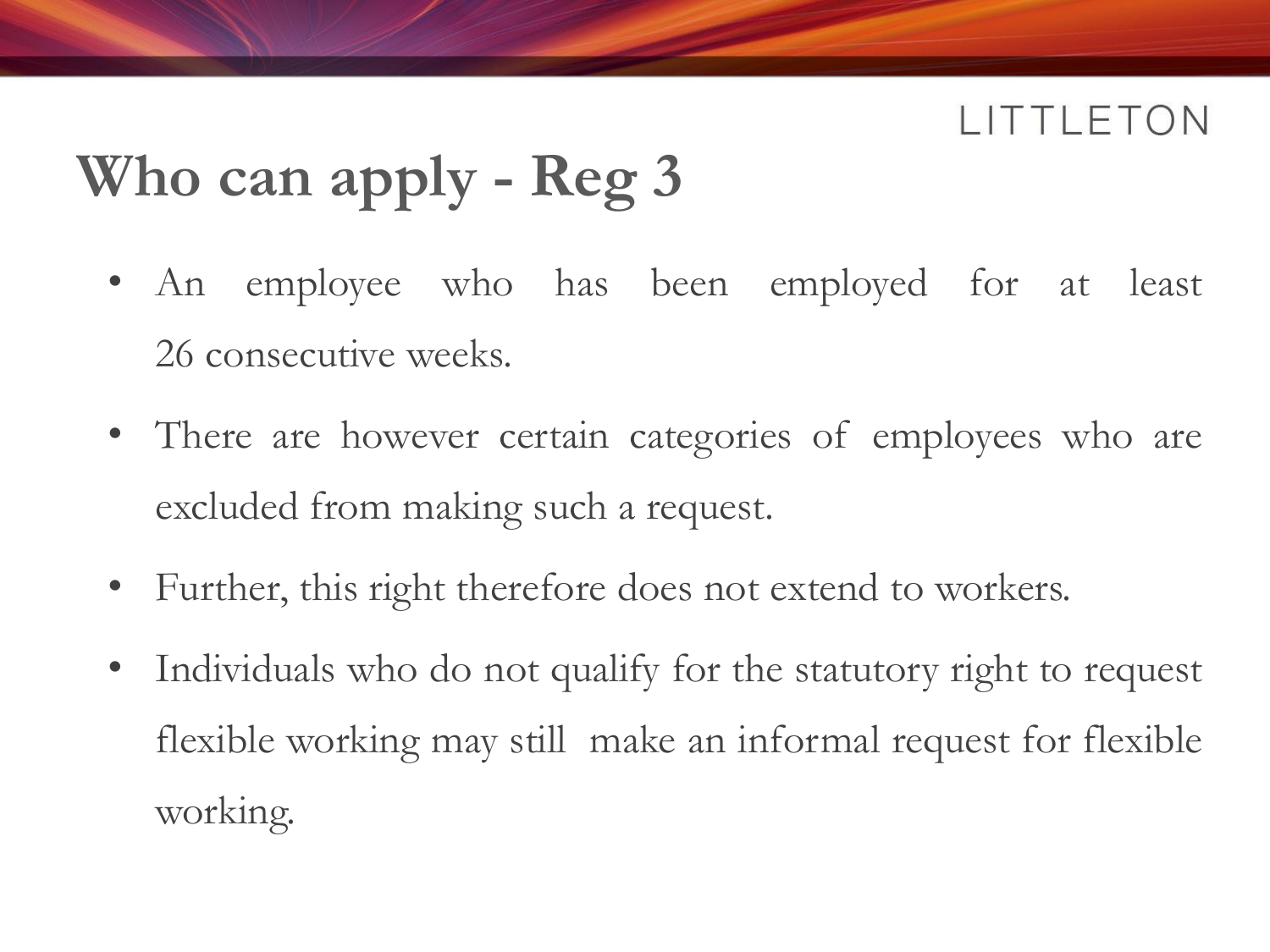## **Excluded categories of employees**

- Agency workers (Sec 80F(8)(a)(ii) ERA).
- Members of the armed forces (Sec 192 read together with para 16 of Sch 2 of the ERA).
	- There is a limited right to request flexible working for regular members of the armed forces as provided for by the Armed Forces (Terms of Service) (Amendments Relating to Flexible Working) Regulations 2018 SI 2018/1166.
- Share fishermen / women (Sec 199(2) ERA).
- Employee shareholders as defined by section 205A(1) of the ERA (Sec  $205A(2)(b)$ ).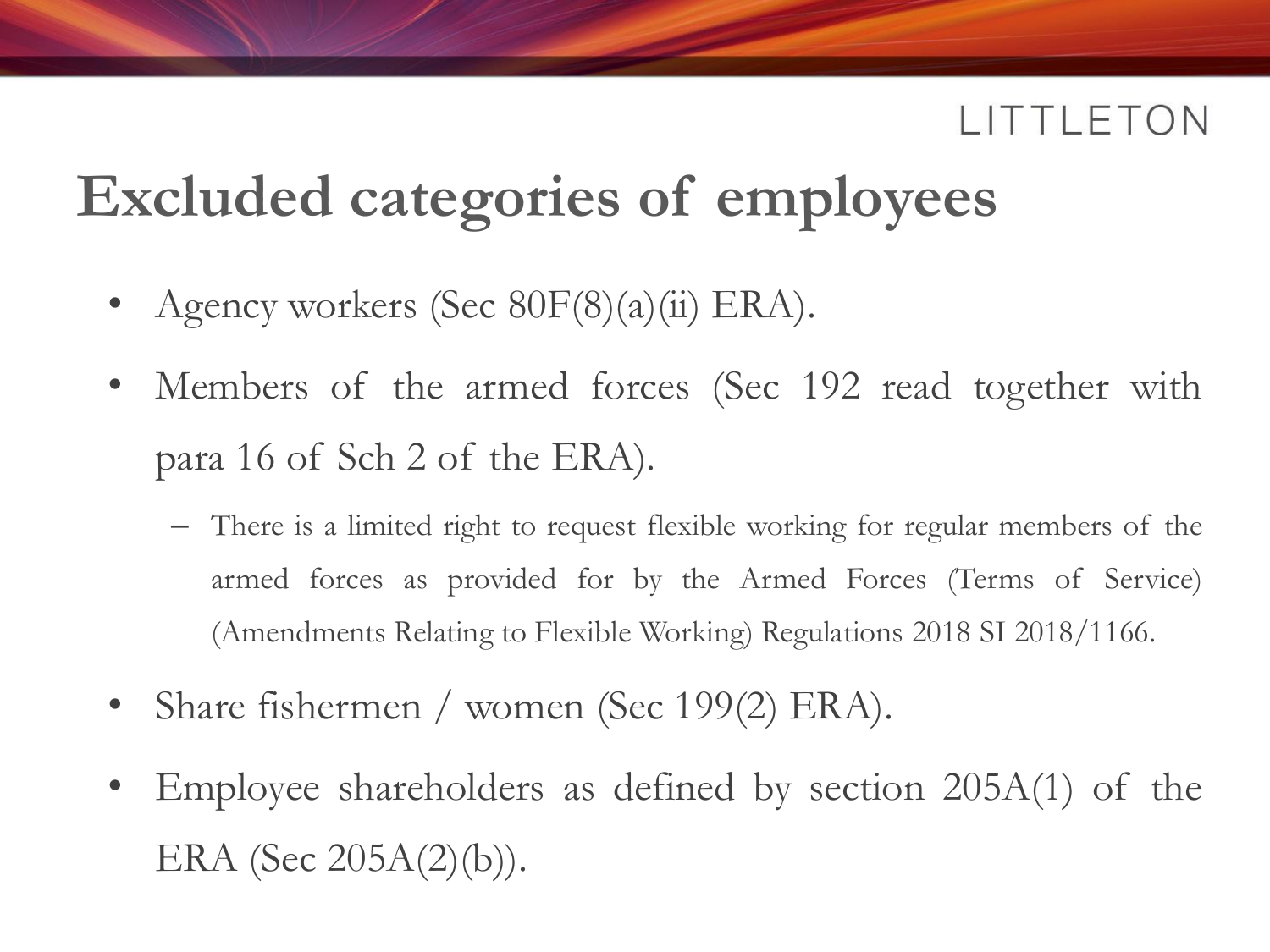## **Requirements - Sec 80F(2) & Reg 4**

- A request for flexible working must:
	- State that it is an application for a change in terms and conditions under S.80F ERA.
	- Specify the change applied for and the date on which it is proposed the change should become effective.
	- Explain what effect, if any, the employee thinks making the change applied for would have on their employer and how, in their opinion, any such effect might be dealt with.
- The application must also be in writing, dated and state whether a previous application has been made by the employee to the employer and, if so, when.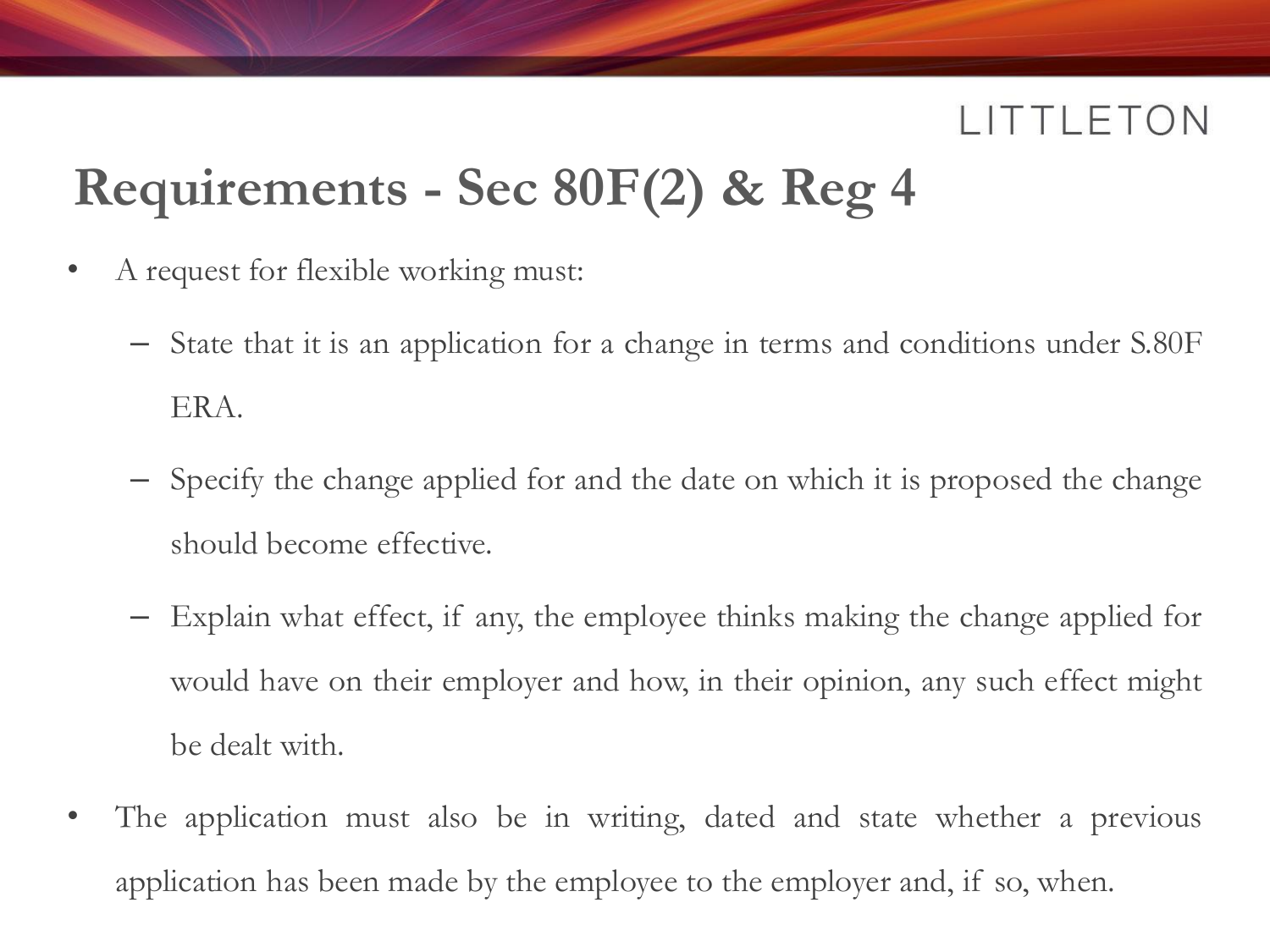## **Reason for making the request**

- There is no requirement for the request for flexible working to state the reason for making such a request.
- However, where there are a number of requests and only limited availability of flexible working, it will be reasonable for the employer to ask about the employee's reason for making the request as this will:
	- assist the employer in making a decision under the flexible working provisions; and
	- avoid discrimination.
- For similar reasons an employee may want to include their reason in their request.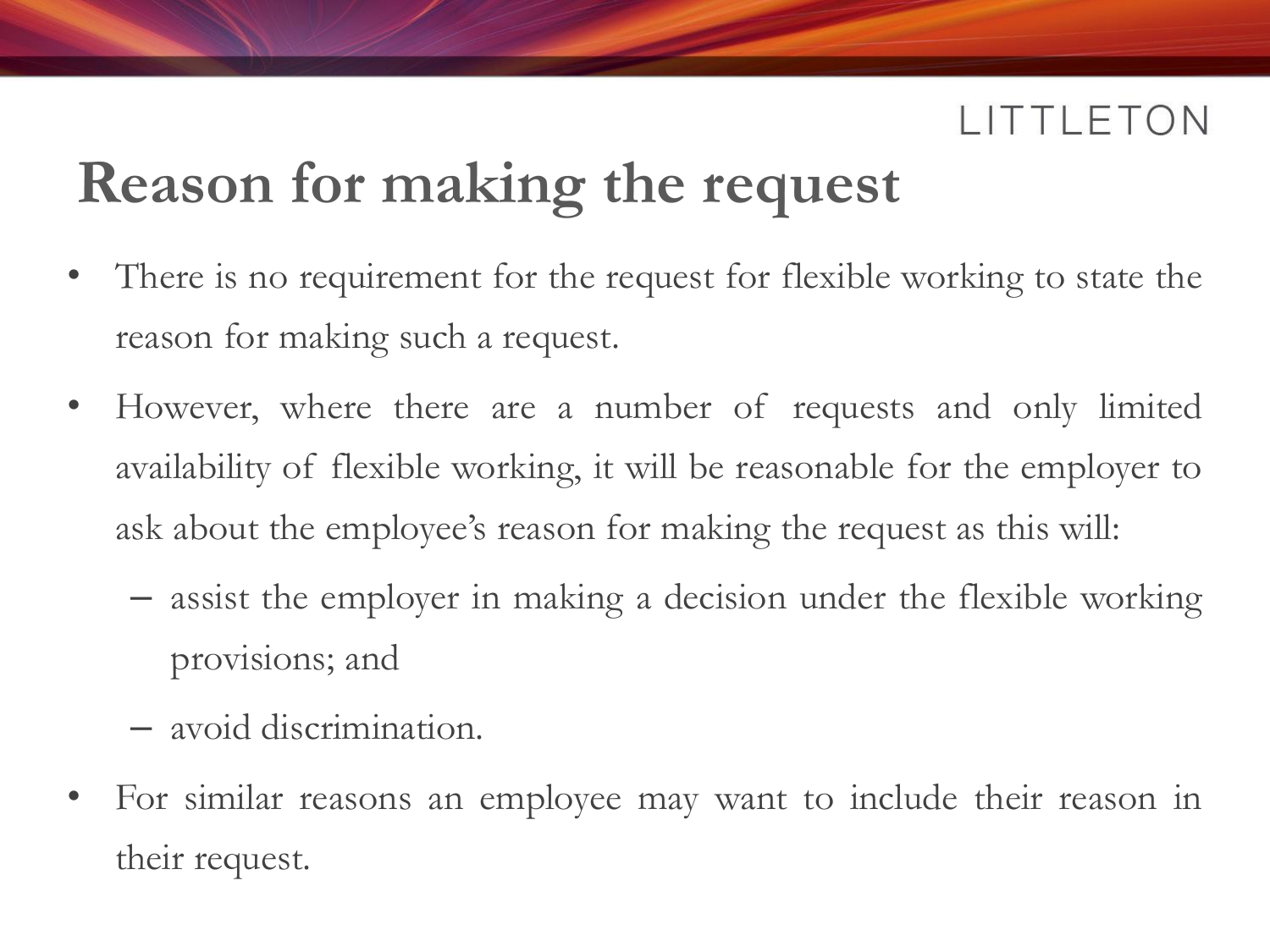## **Requests that do not comply with the requirements in sec 80F**

- Where a flexible working request does not comply with sec 80F, the employee cannot bring a claim under sec 80H.
	- *Hus s a in v Co ns um e r Cre d it Co u ns e llin g ET Ca s e No.1804305/04.*
	- However, pragmatically the best approach may be for the employer to inform the employee that information is missing and ask the employee to resubmit the application including the missing information.
- In any event employers should not merely ignore or reject non-compliant requests as, depending on the circumstances, this may expose them to discrimination claims.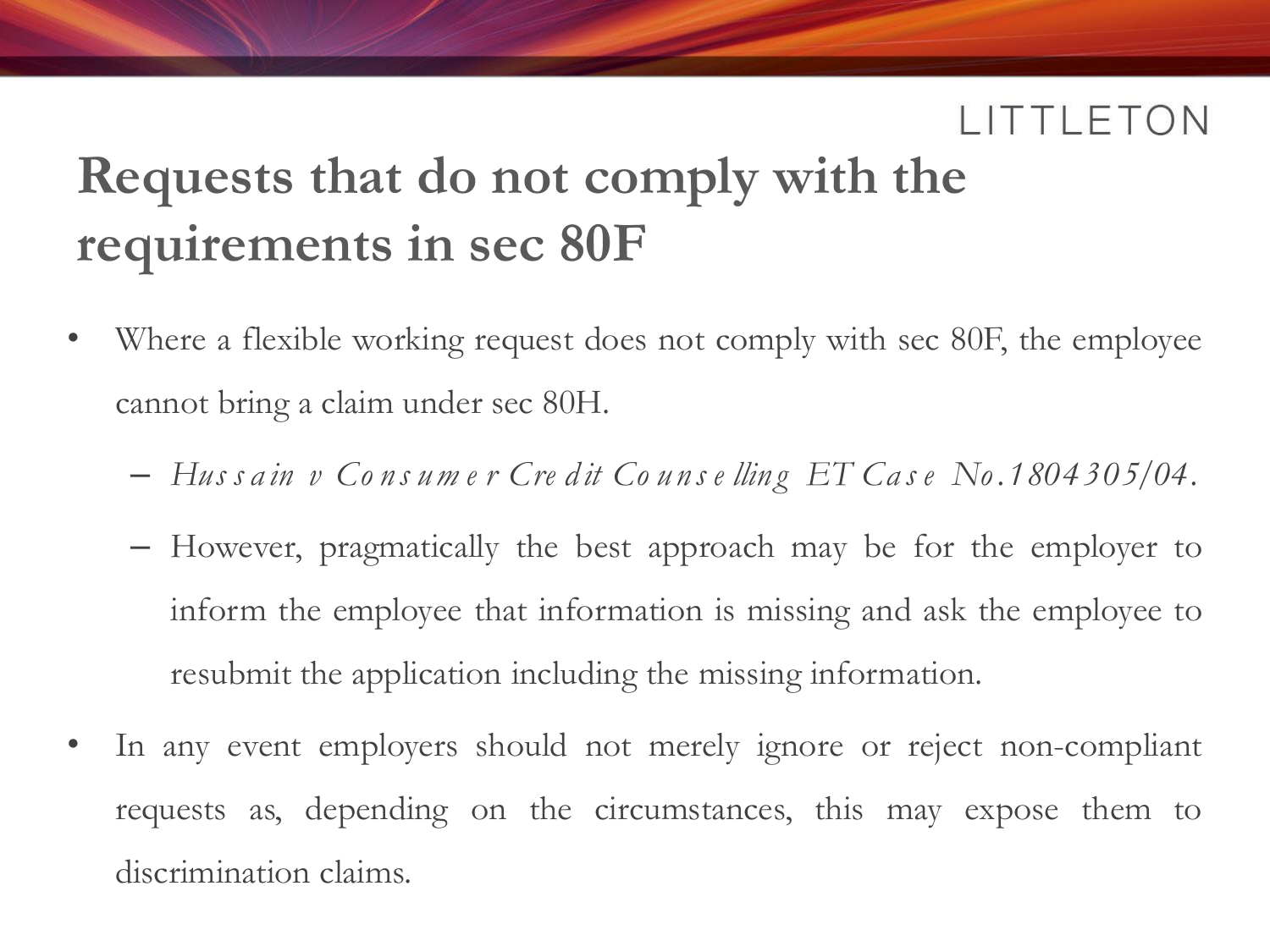### **Procedure for considering requests**

- The legislation no longer prescribes a fixed procedure that an employer must follow when considering request for flexible working, rather the employer must deal with such requests in a *"reasonable manner"*. (Sec 80G(1))
- The ACAS Code of Practice on 'Handling in a reasonable manner requests to work flexibly' however sets out the basic requirements that should be met:
	- Discuss the request with the employee as soon as possible.
		- Allow the employee to be accompanied to such meetings.
	- Consider the request carefully.
		- The employer will have to weigh up the benefits of the request for the employee (and the business) against any adverse business impact of implementing the changes.
	- Deal with the request without delay.
		- A decision, including the decision on any appeal, must be taken within three months from when the request was made, or such longer period as agreed by the parties. (Secs  $80G(1)(aa)$ ,  $(1B)$ )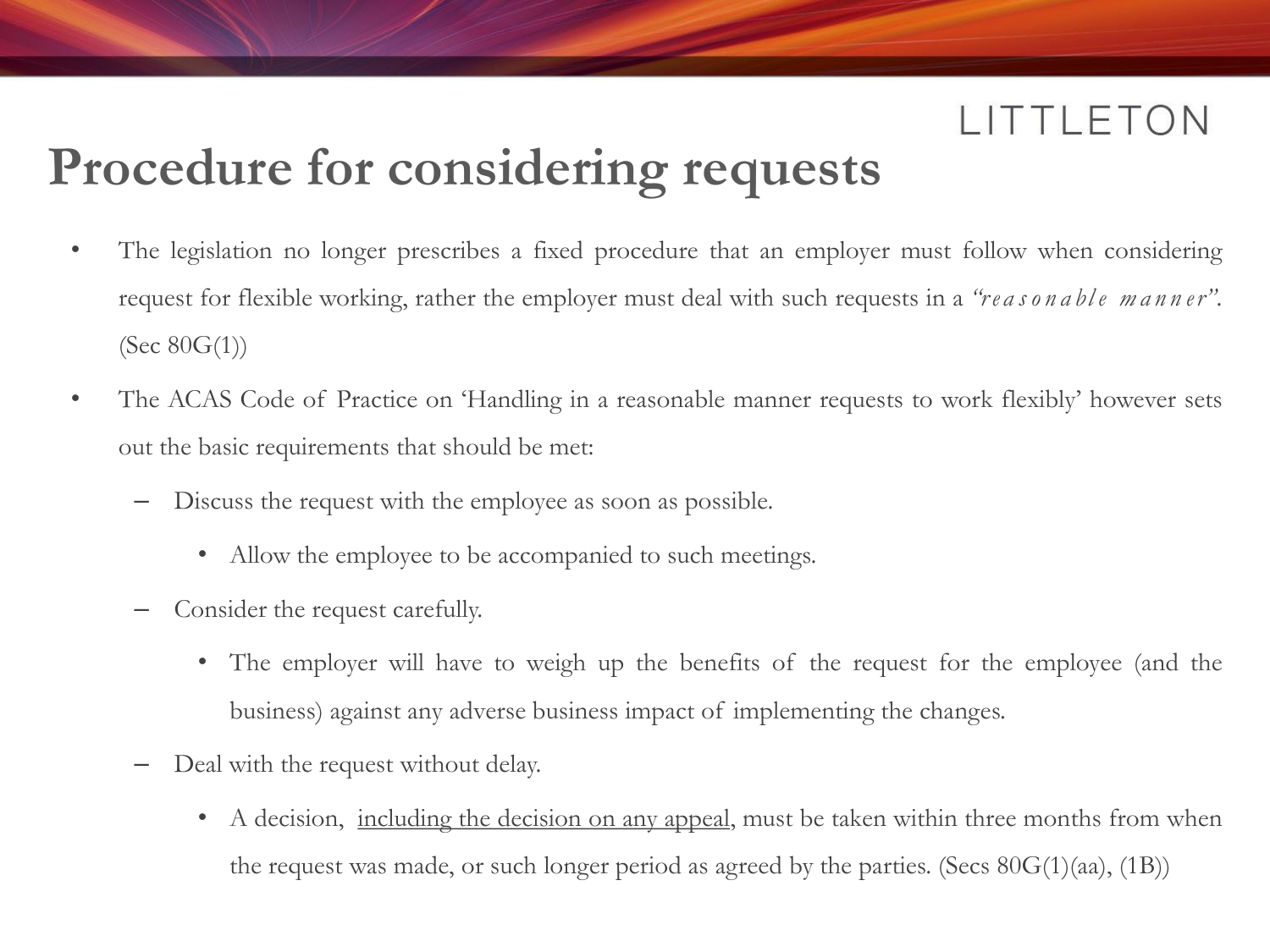## **Grounds on which employer can refuse requests – Sec 80G(1)(b)**

- Burden of additional costs
- Detrimental effect on ability to meet customer demand
- Inability to reorganise work among existing staff
- Inability to recruit additional staff
- Detrimental impact on quality
- Detrimental impact on performance
- Insufficiency of work during the periods the employee proposes to work
- Planned structural changes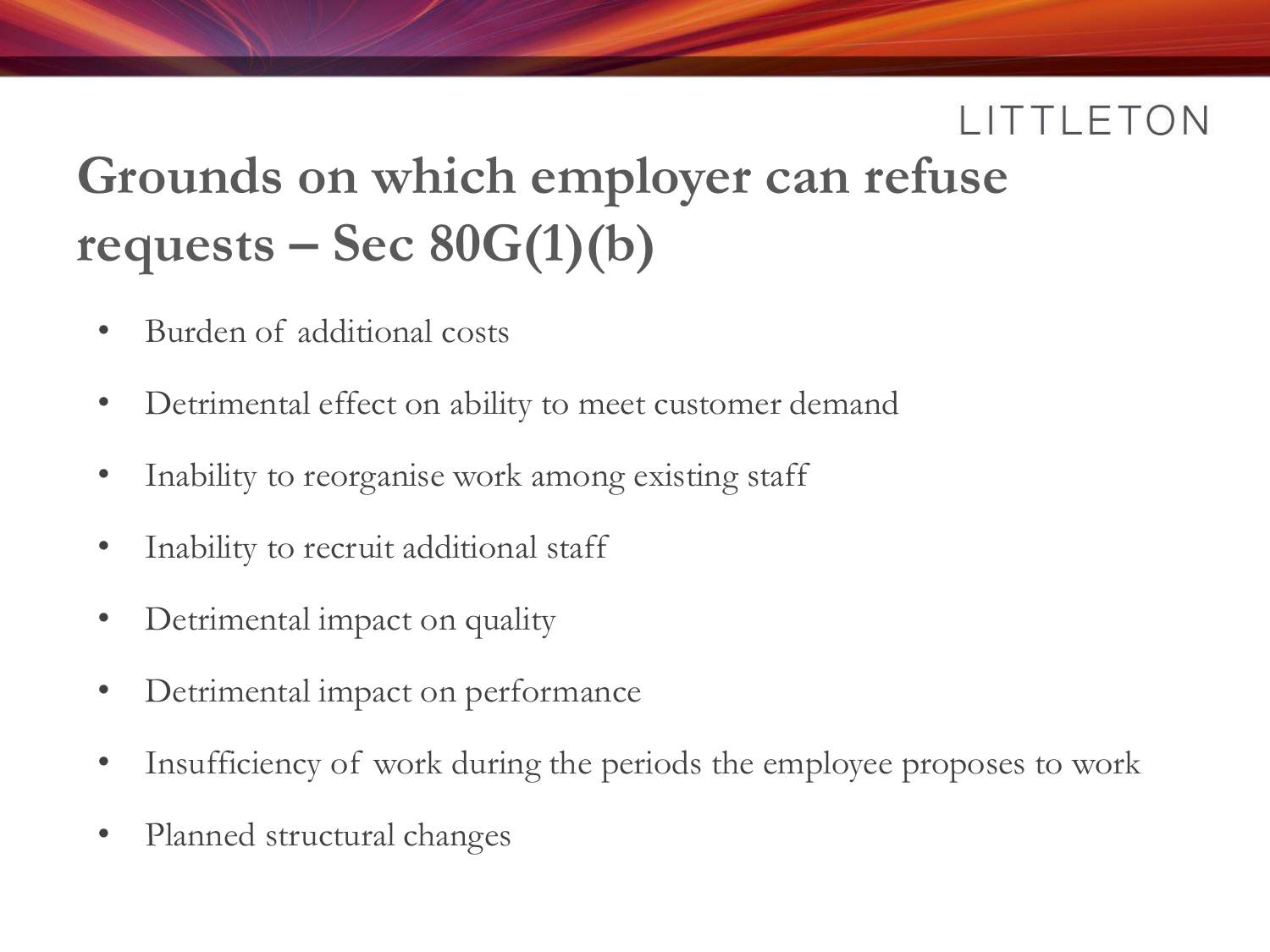### **The Decision**

- The employer can accept the request, reject it, or accept it in modified form.
- Where the employer rejects the decision it must do so based on the fact that **it** considers that one or more of the grounds set out in sec  $80G(1)(b)$  apply.
	- This is a subjective test. It is therefore irrelevant whether the employer's position in this regard was objectively correct, as long has the employer genuinely considered that a ground applied.
	- However, a Tribunal can consider whether the decision was made on incorrect facts. (sec  $80H(1)(b)$ ).
	- Tribunals are therefore entitled to examine and decide on the factual correctness of an employer's asserted ground for refusing a flexible working request, although not its fairness and reasonableness.
		- For an example see *Co m m o tio n Ltd v Ru tty 2006 ICR 290 (EAT)*.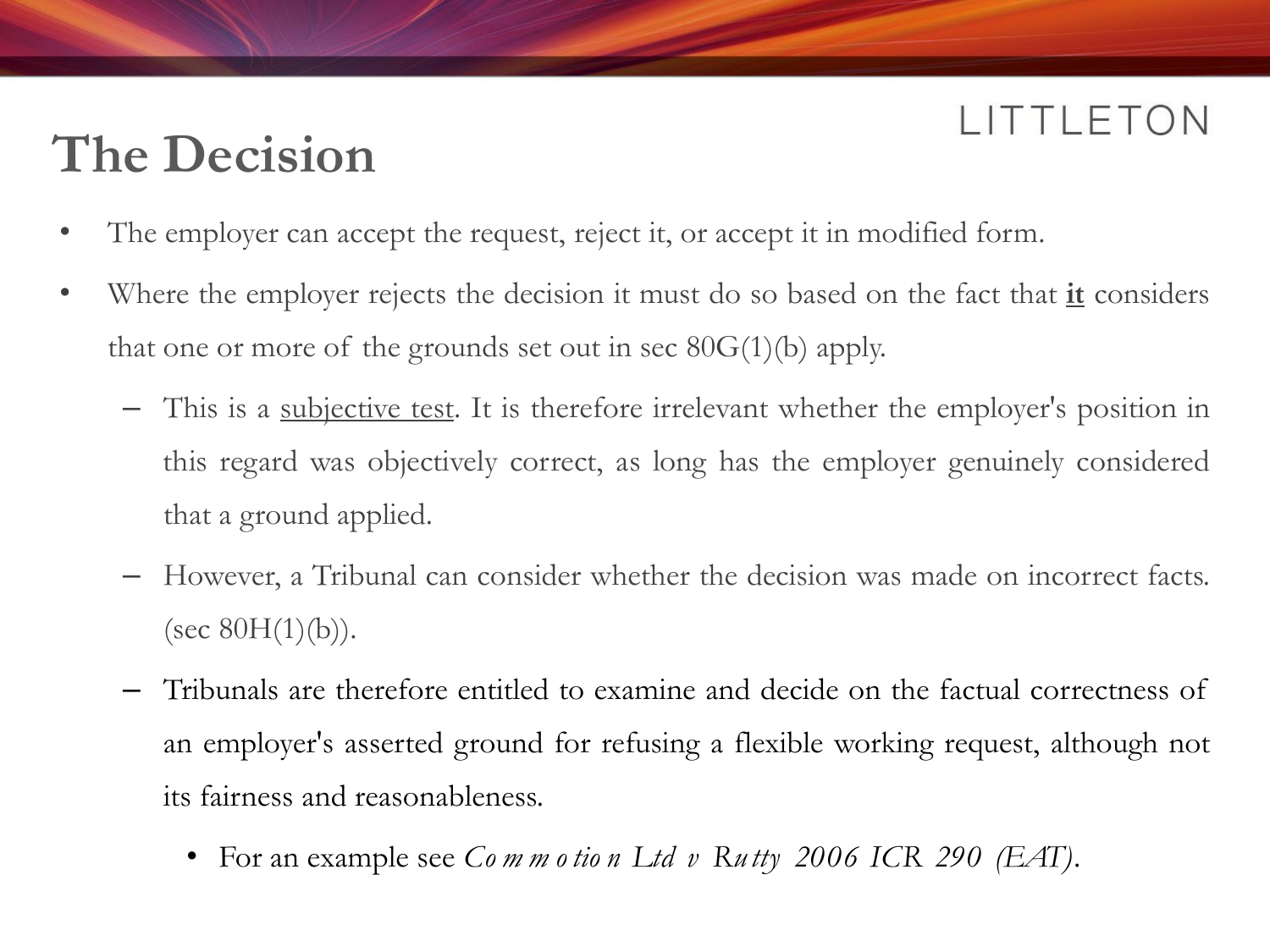### **Drawbacks - Sec 80F(4)**

- The legislation provides that employees making a statutory flexible working request may only make one such request to the same employer within 12 months of the last request.
	- This restriction applies regardless of whether: the employee applied for a permanent or temporary change in terms and conditions; the request was accepted or rejected; or the circumstances of the employer's business have changed.
- Therefore where an employee makes a request that is dealt with in a reasonable manner by the employer and rejected, the employee has to wait 12 months before making another **statutory** request
	- During this 12 month period an employee can make an informal request.
	- This restriction is not applicable where the employee has previously made an informal request.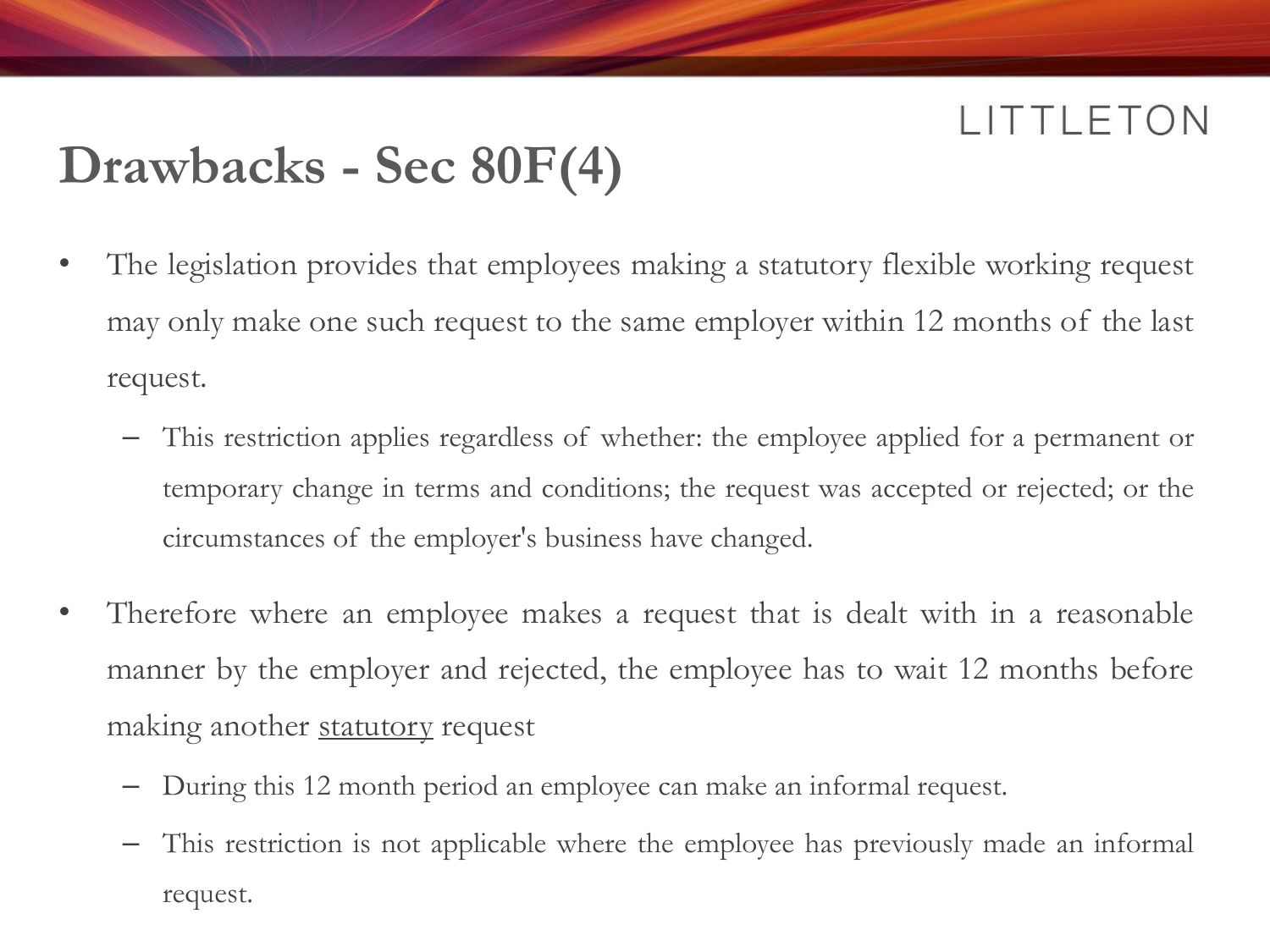### **Claims under sec 80H – Sec 80H(1)**

- Employees who have made a statutory flexible working request which was refused by their employer can bring claims under sec 80H on the following grounds:
	- the employer has failed to deal with the request for flexible working in a 'reasonable manner'.
	- the application was refused on a ground that is not a valid business reason under sec  $80G(1)(b)$ .
	- the employer has failed to notify the employee of its decision within the decision period.
	- the decision by the employer to reject the request was based on incorrect facts.
	- the employer sought to treat the employee's flexible working request as withdrawn under sec 80G(1D), without having good grounds for so doing.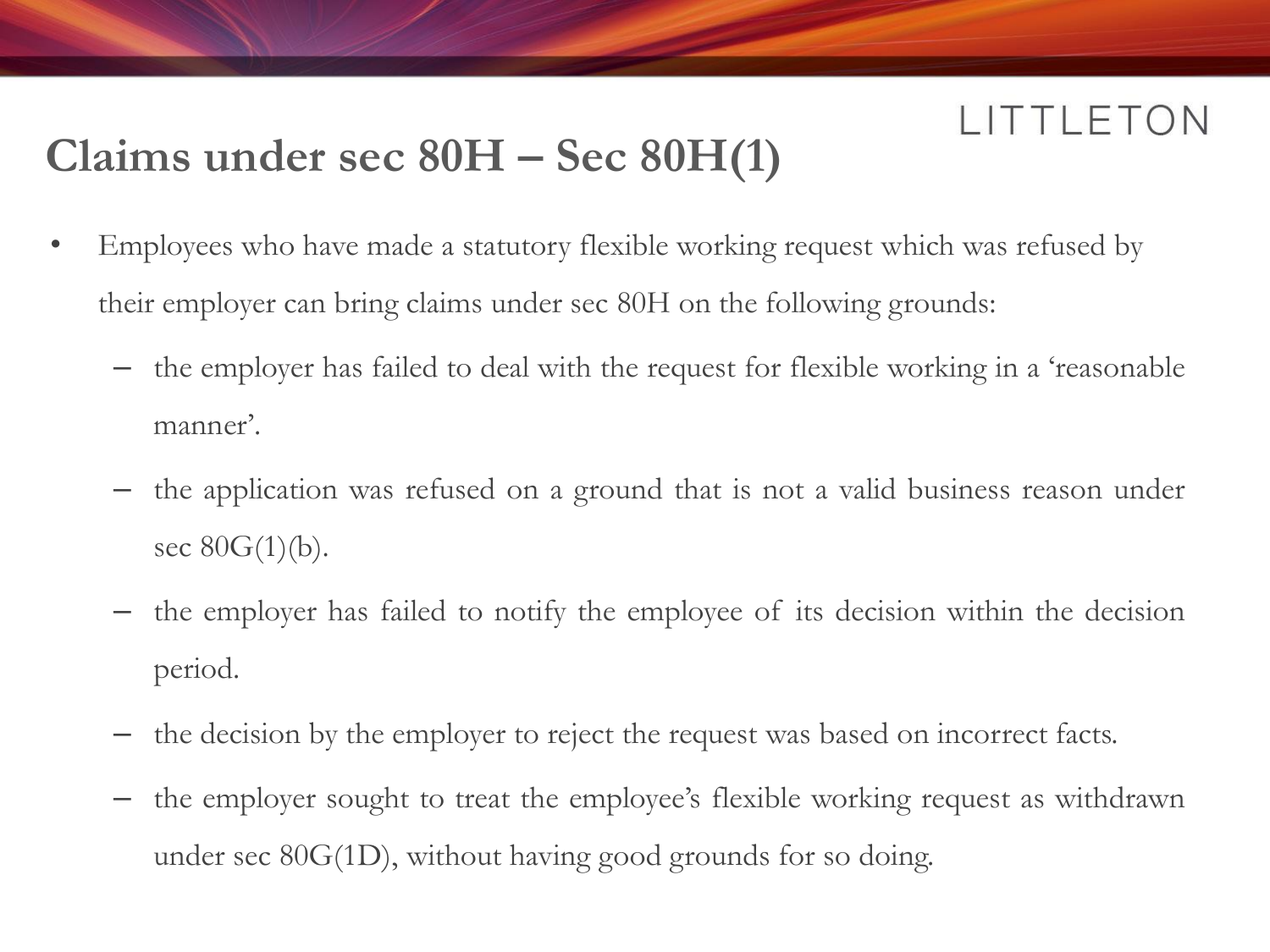## **Time periods – Secs 80H(5) & (6)**

- A claim under sec 80H must be brought:
	- within three months of the relevant date, i.e. the first date on which the employee may make a claim; **OR**
		- In respect of the first four grounds: secs 80H(3), (3A) and (3B) set out when a claim can be made.
		- In respect of the fifth ground: sec 80H(3C) provides that a claim can be made as soon as the employer has notified the employee that it has decided to treat the application as having been withdrawn.
	- within such further period as the Tribunal considers reasonable where it is satisfied that it was not reasonably practicable for the claim to have been brought within the three-month period.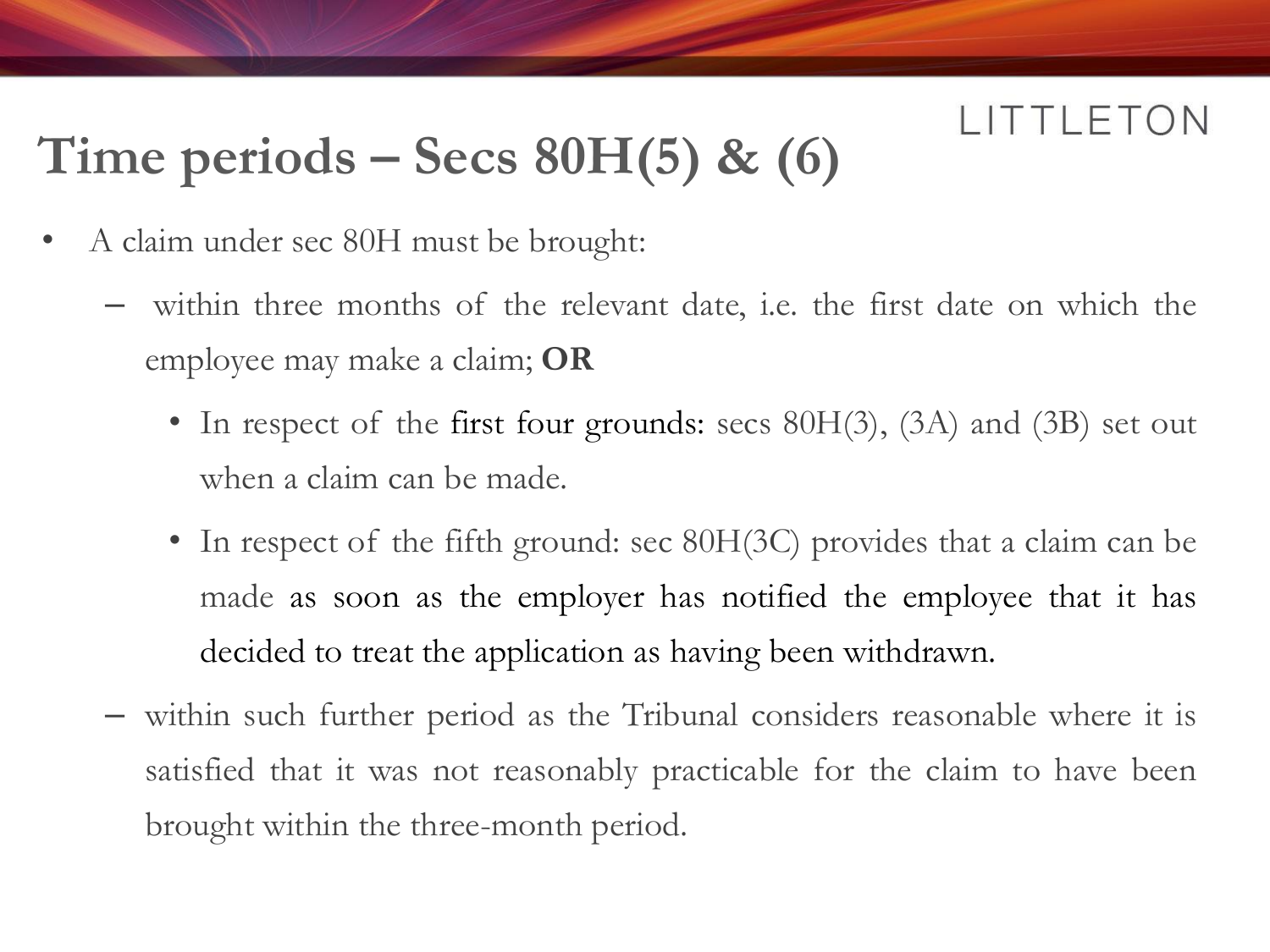### LITTLETON **Specific flexible working remedies - S 80I**

- Where a complaint brought under section 80H is held to be well founded the Tribunal **must** make a declaration to that effect and **may**:
	- make an order for reconsideration of the application, and
	- make an award of compensation.
- The amount of compensation will be such amount as the Tribunal considers just and equitable in all the circumstances of the case.
- However, the maximum amount of compensation that a Tribunal can award under this section is, at present, **£4,304.00.**
	- This is because such compensation cannot exceed 8 weeks' pay (Reg 6) and is subject to the upper limit specified in S 227 ERA which provides that the amount of a week's pay shall not exceed  $\ddagger$ , 538.00 (with effect from 6 April 2020).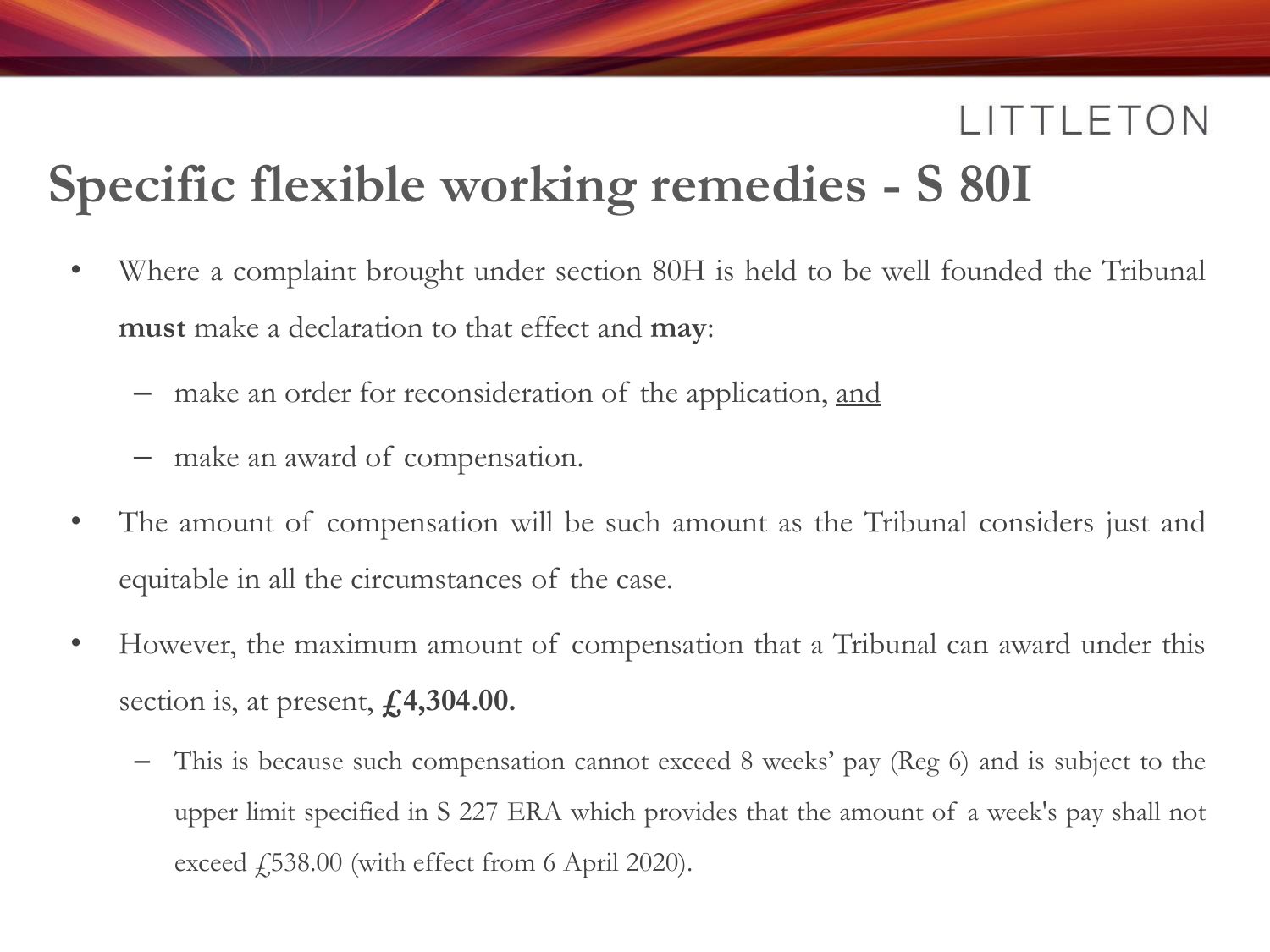#### **DISCRIMINATION AND DISMISSAL**

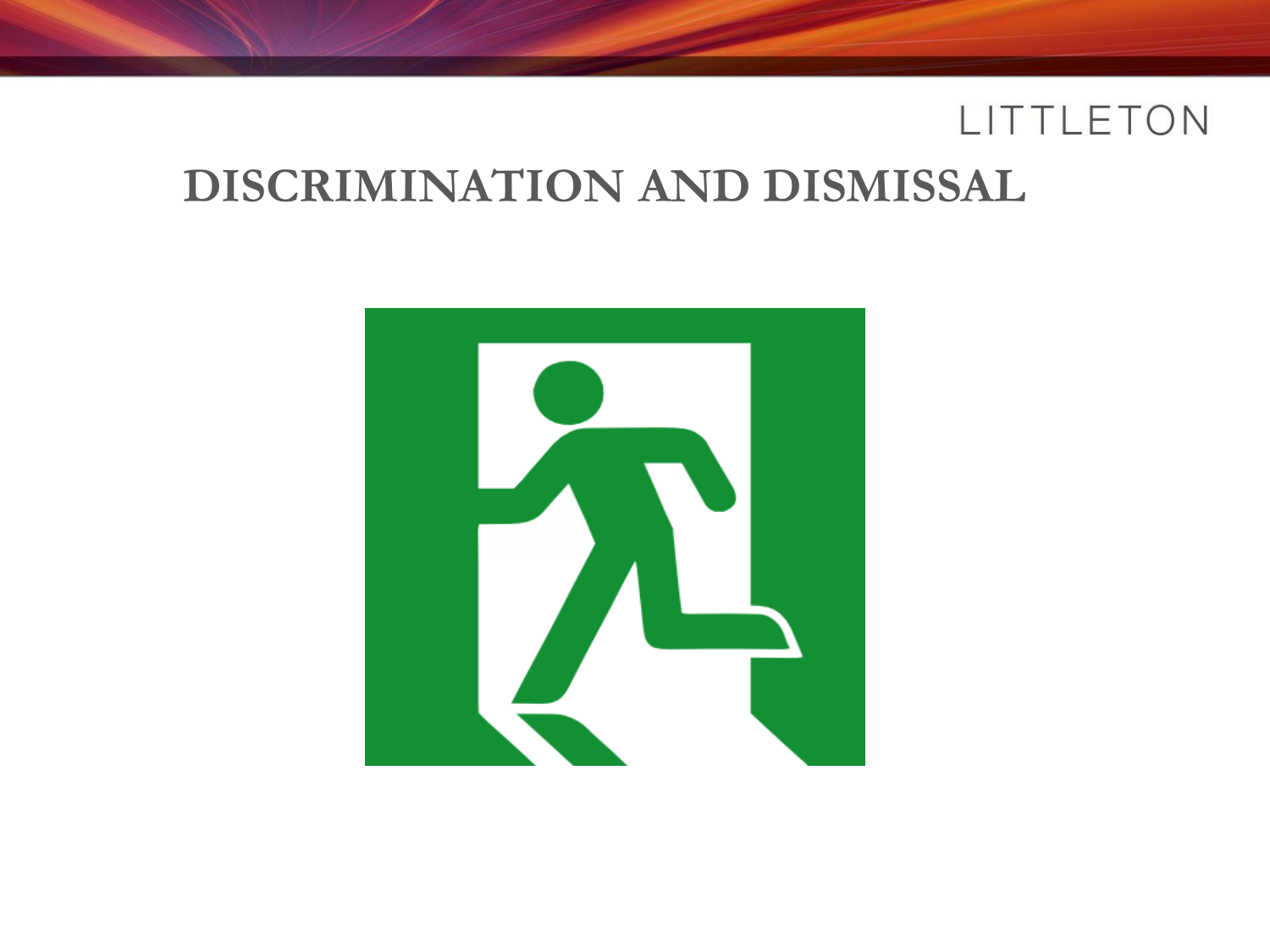### **TTLETON**

## **A right without bite?**

- Limited scrutiny and 8 weeks' pay maximum award so what's the incentive to deal with flexible working requests?
- Lurking beneath every request could be a potential discrimination or dismissal claim.
- Failure to deal with request properly will leave employer exposed.

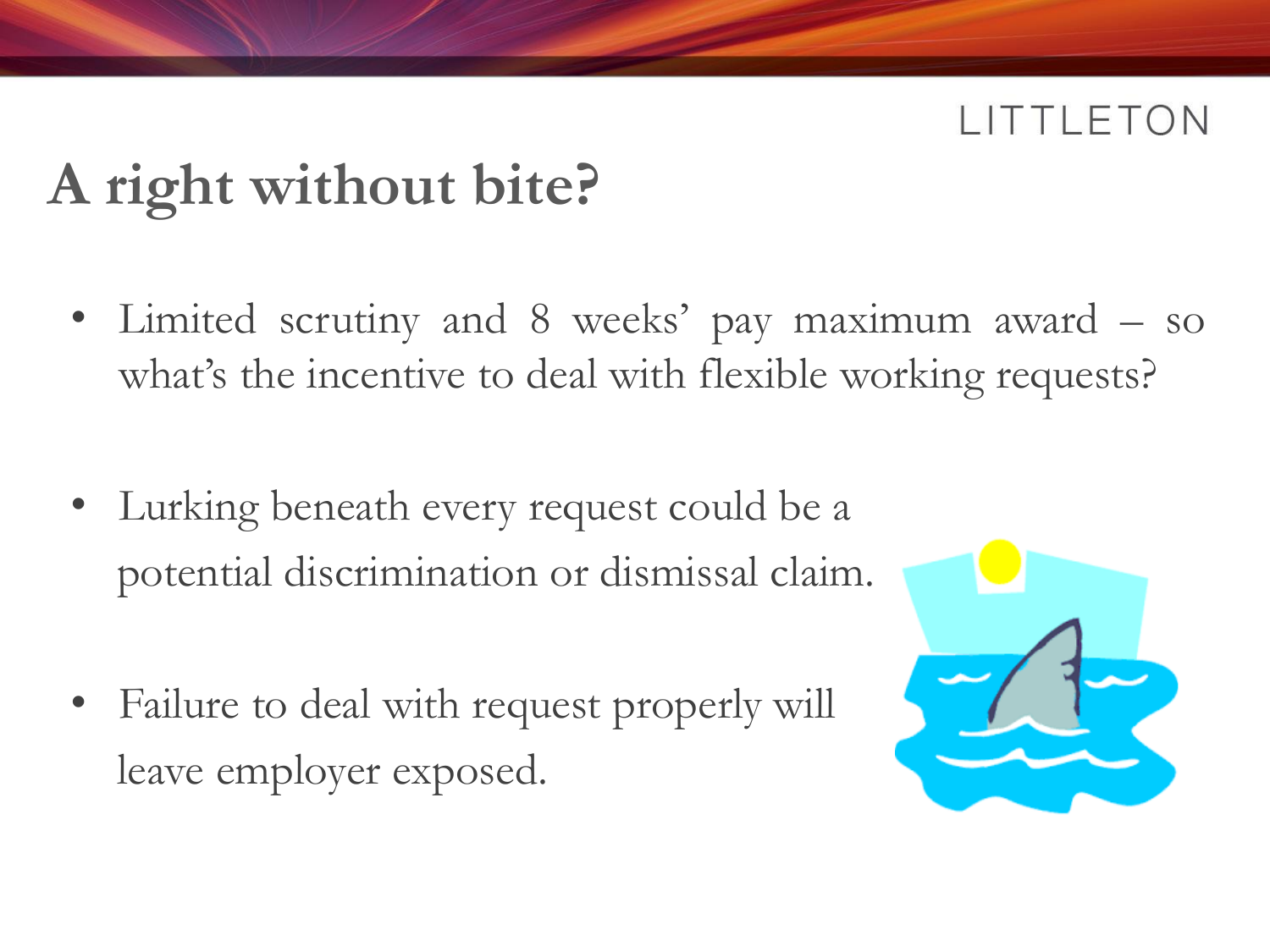## **Indirect sex discrimination**

- Request made by women on basis of childcaring responsibilities could lead to indirect discrimination claim.
- If claimant can show particular disadvantage, employer will have to establish objective justification. Harder than test under s.80G(1)(b) ERA.
- Note danger for claimants of relying on assumptions about impact of working patterns e.g. Hacking v Paterson v Wilson UKEATS/0054/09/BI.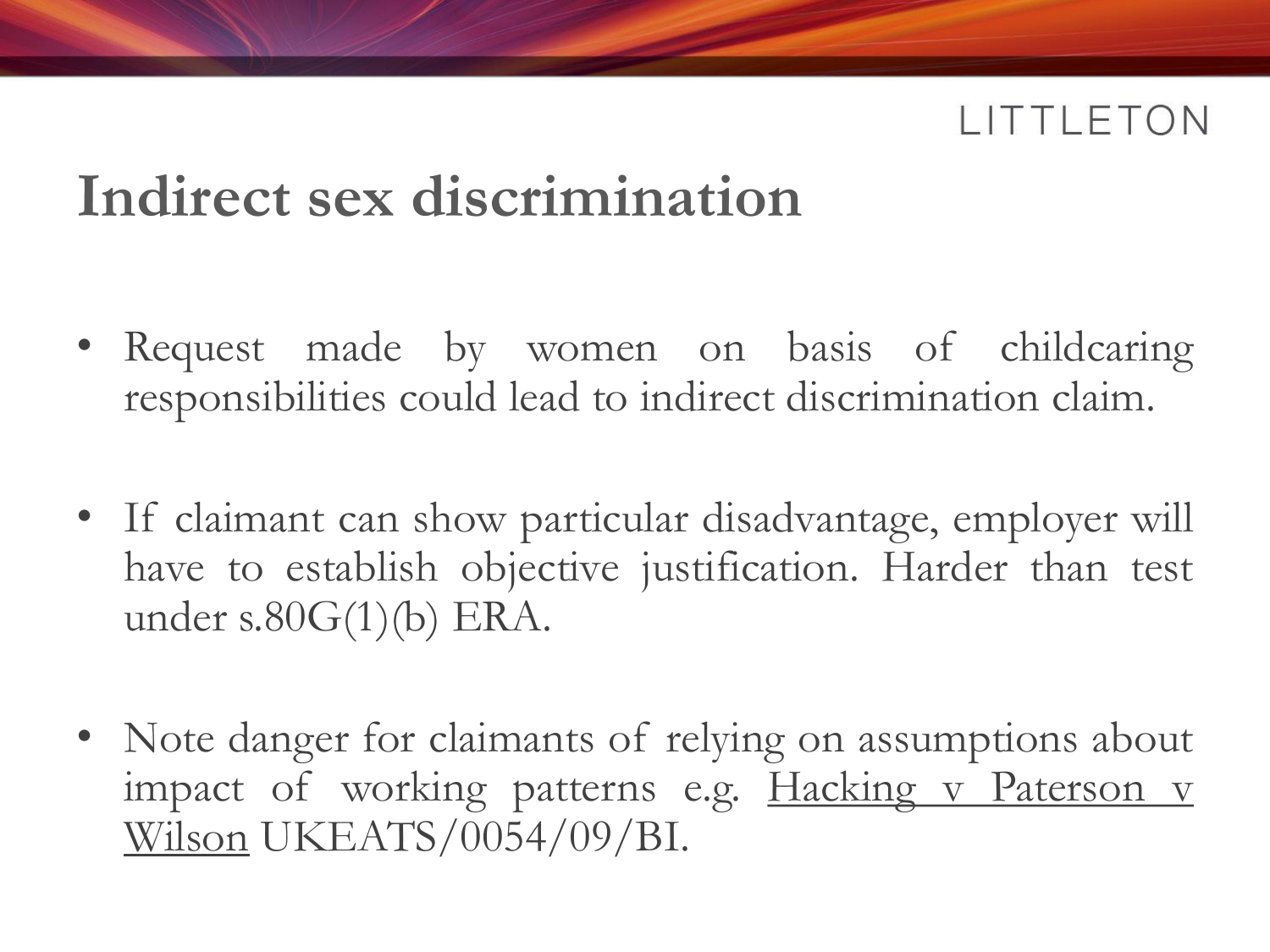## **Other protected characteristics**

- Changes to work pattern may be requested to accommodate religious observance. Again employer will have to show objective justification.
- Certain work patterns may give rise to a duty to make reasonable adjustments for disability. Employer would have to show took reasonable steps to avoid the disadvantage.
- In both cases employer's reasons will be scrutinised by ET.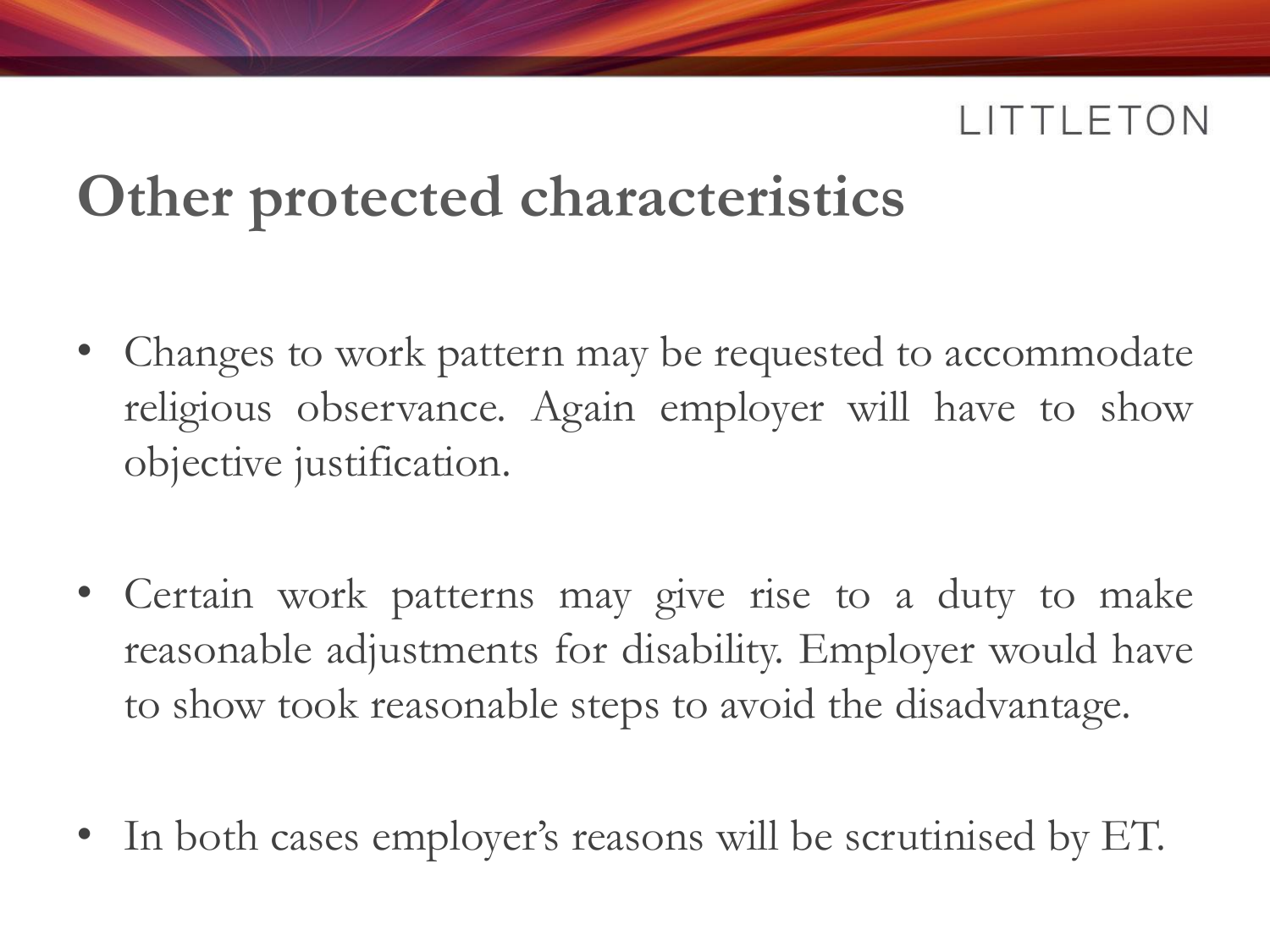## **Direct discrimination**

- If refuse request because of a protected characteristic will be directly discriminatory.
- See Walkingshaw v John Martin Group ETS/401126/00.
- But claimants face challenge of finding actual comparator or succeeding with hypothetical comparator.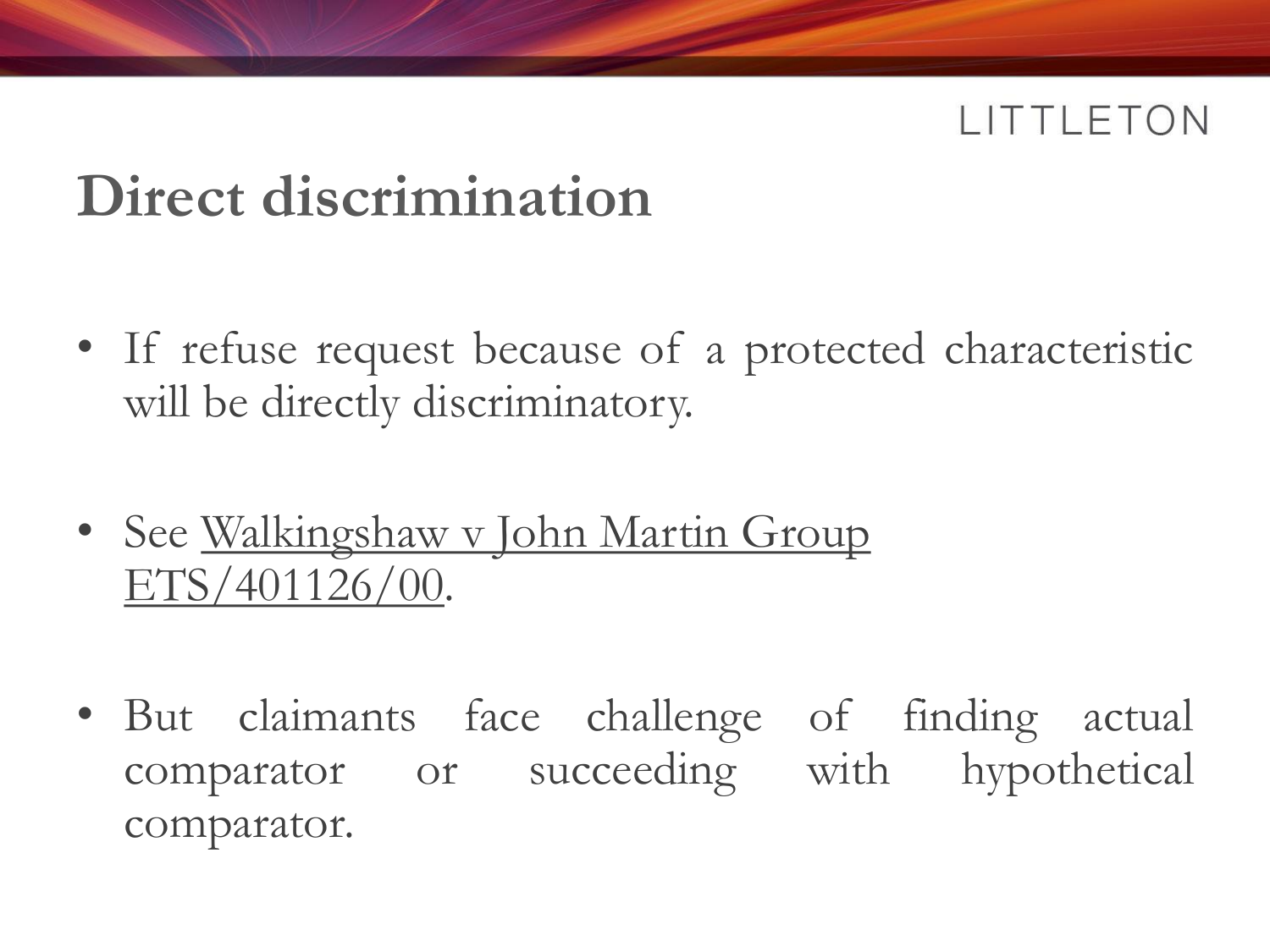### **Part-time workers**

- Part-time Workers (Prevention of Less Favourable Treatment) Regulations 2000, SI 2000/1551.
- Flexible working request from an employee who is a part-time worker must be treated consistently with equivalent applications from full-time employees.
- Unless different treatment can be justified on objective grounds.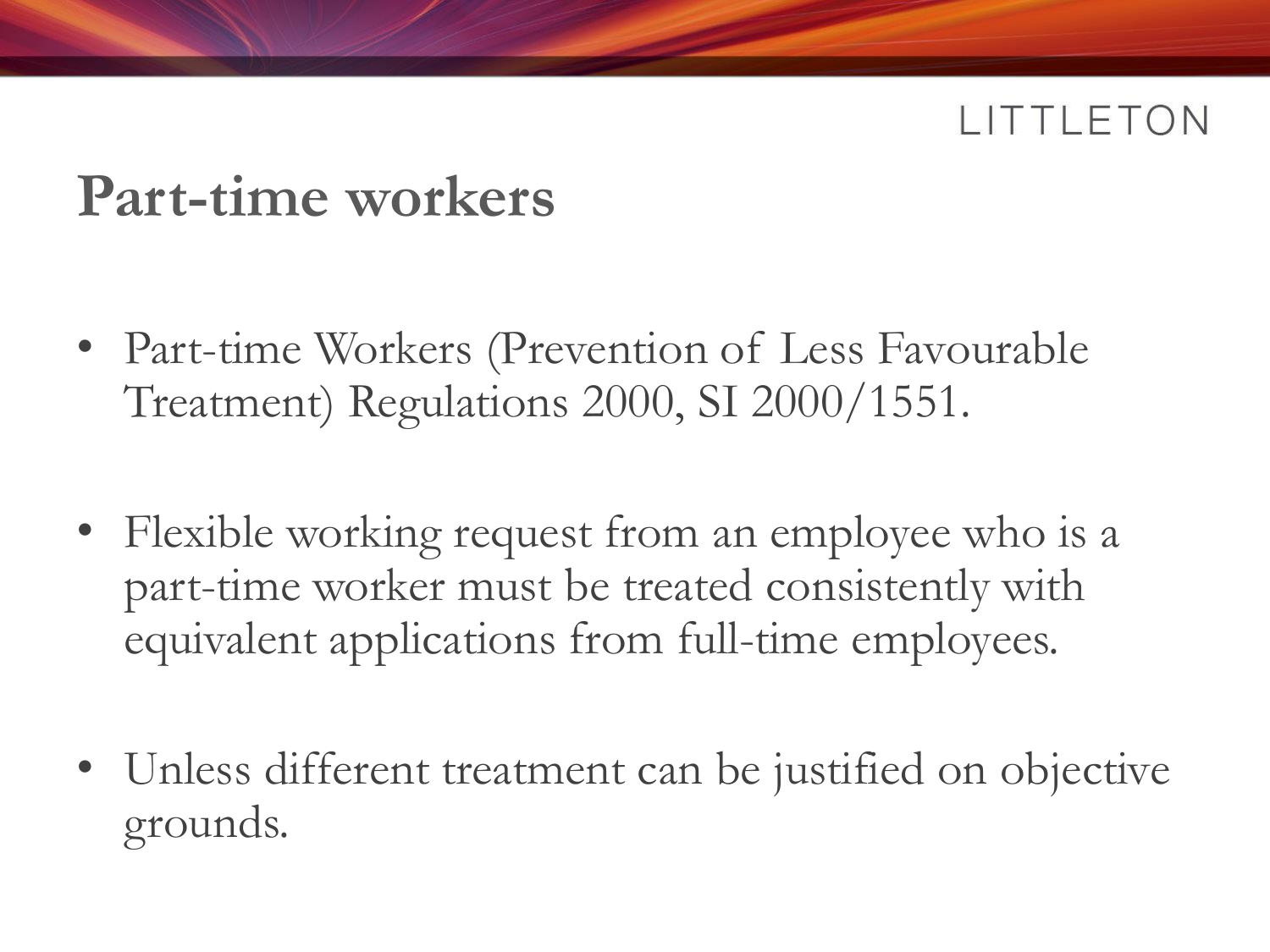## **Constructive dismissal**

- Breach of statutory flexible working request regime may be a fundamental breach of employment contract: Craddock v Cornwall County Council and another UKEAT/0367/05.
- If refusal of request discriminatory will also be fundamental breach of employment contract: Shaw v CCL Ltd UKEAT/0512/06.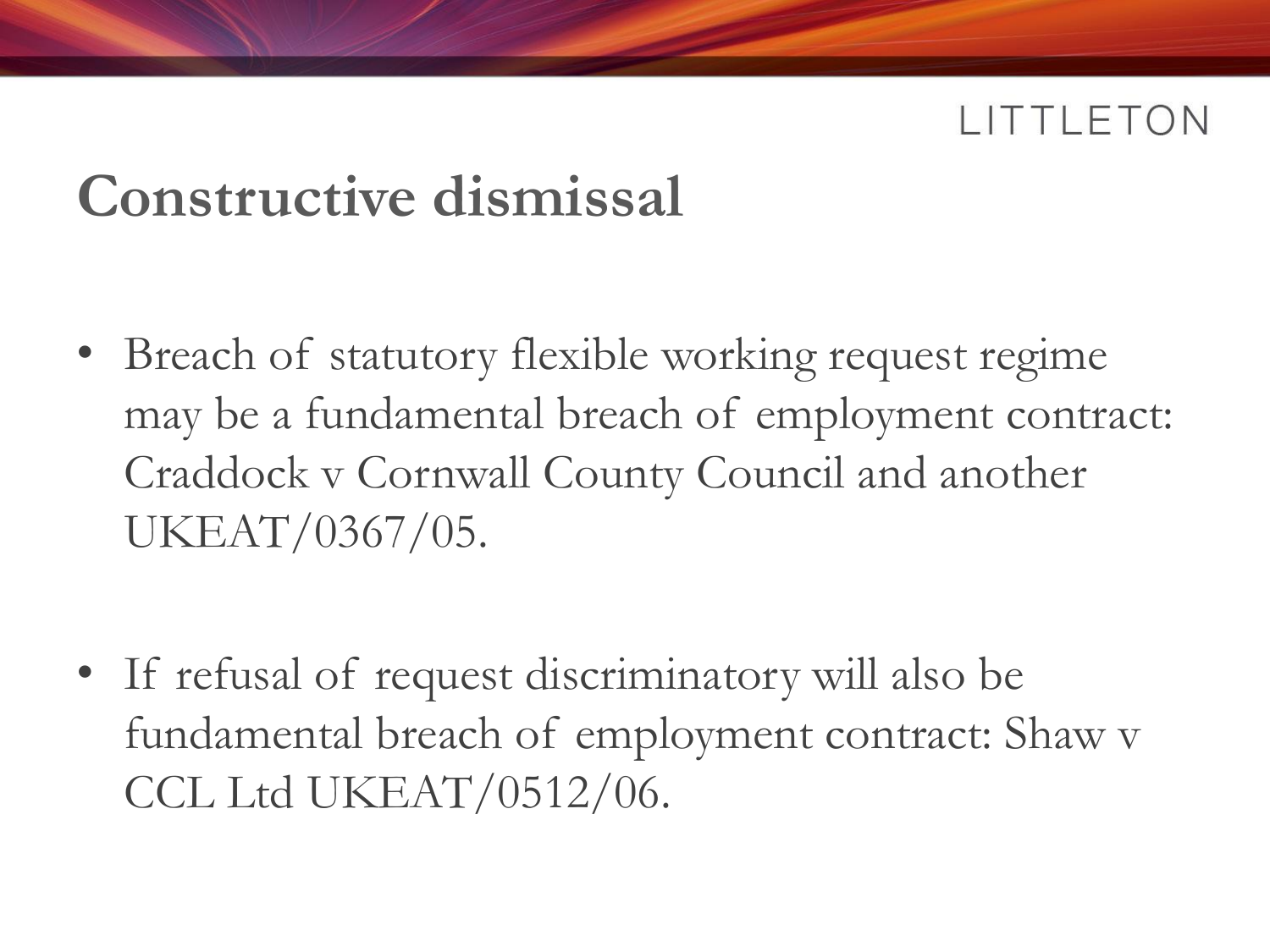## **Interplay with flexible working scheme**

- ET has limited scope to look into reasons for refusal under statutory scheme; different for other types of claim.
- If lose ERA claim exposed for other claims e.g. Shaw v CLL Ltd. But even if win ERA claim could still lose discrimination claim e.g. Caswell v Advance Travel Partners UK Ltd ET/2304832/04.
- Employers should do more than box ticking if want to avoid claims.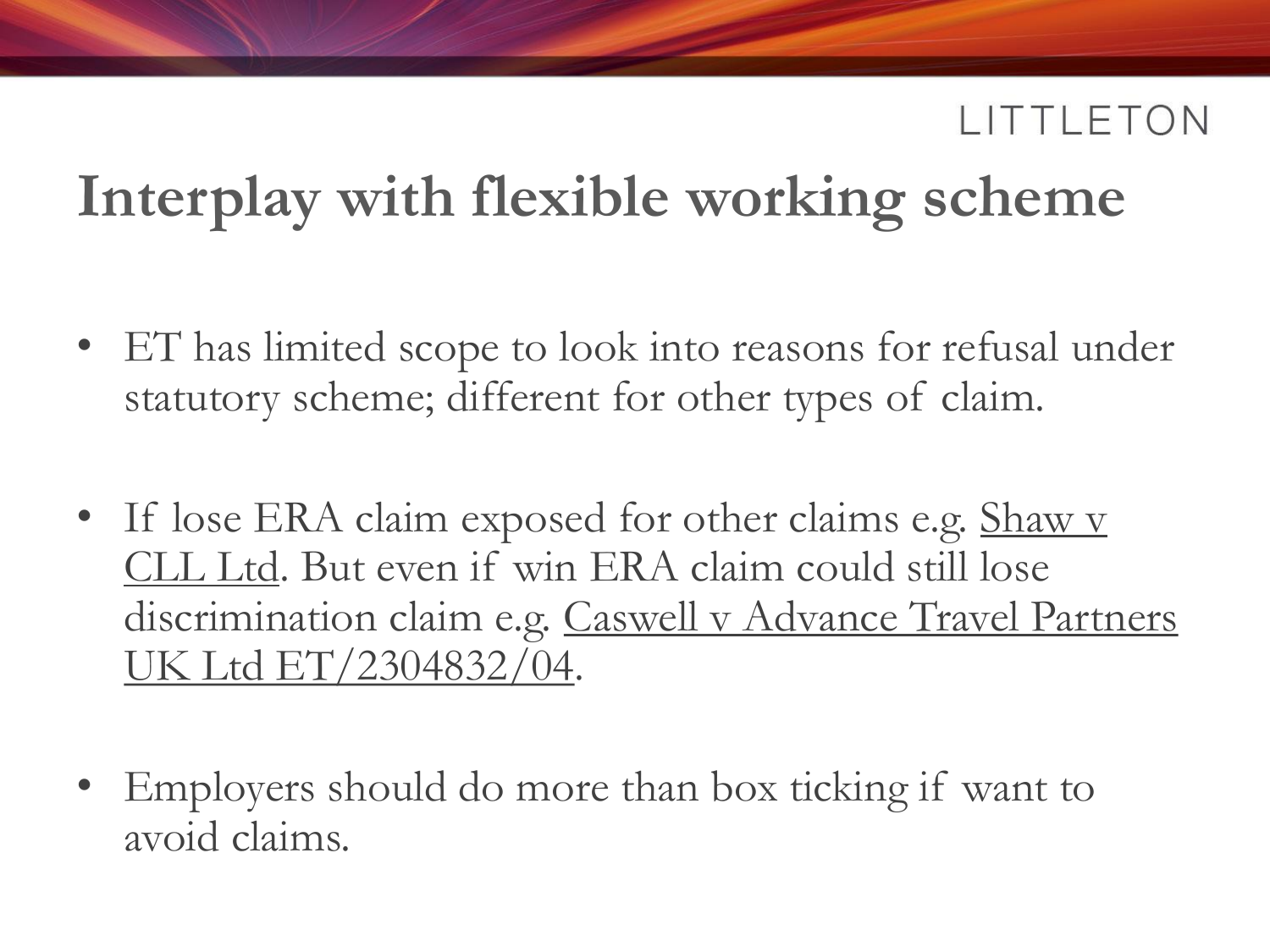### **FLEXIBLE WORKING IN A COVID WORLD – CHALLENGES AND TIPS**



**C**Ramireztoons

The BRANE NEW WORLD

michaelpramirez.com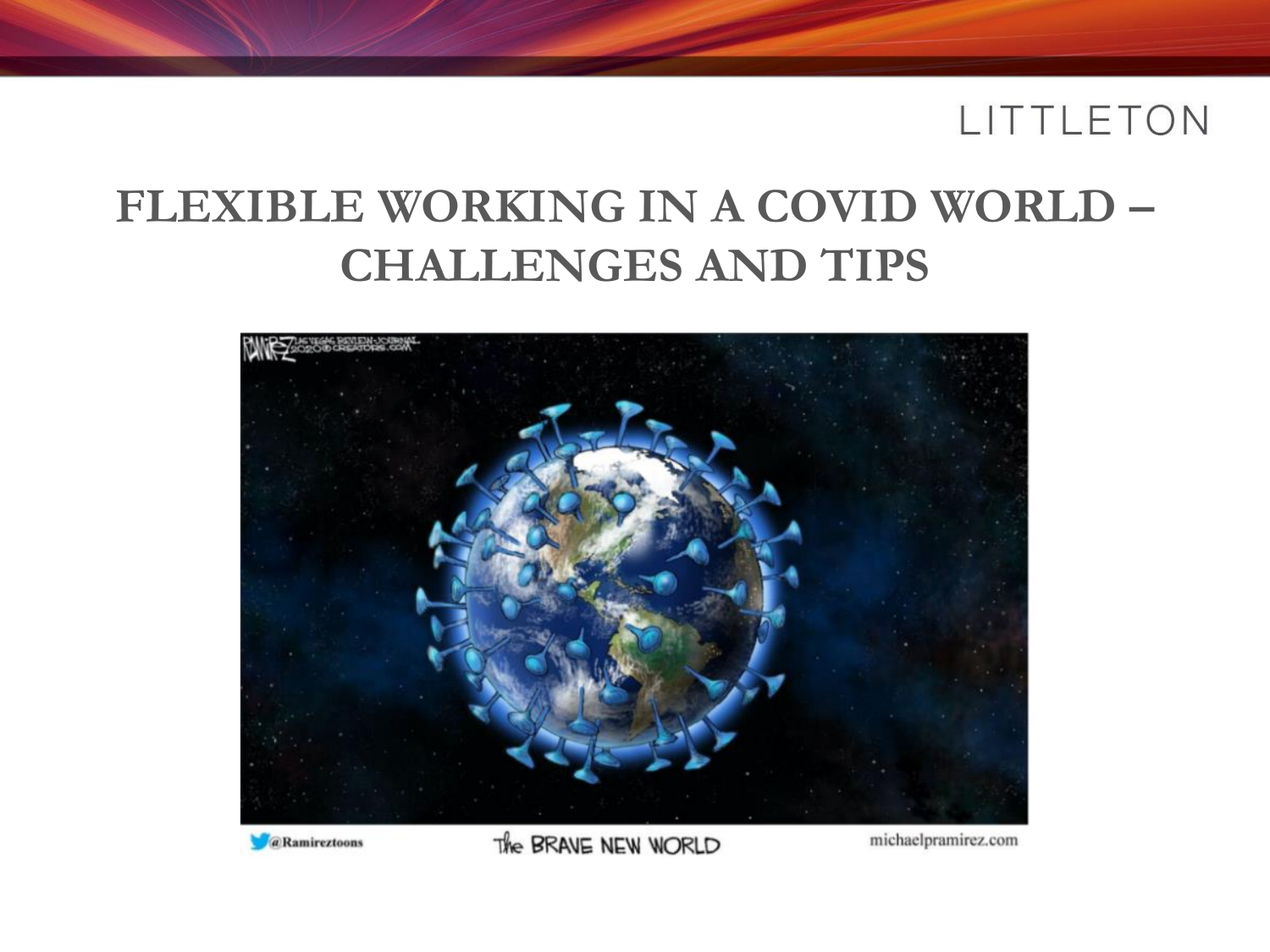## **Covid impact on working patterns**

- Working from home
- Use of remote working tech
- Compressed hours
- More flexibility over organising day
- More family time
- Changing finances

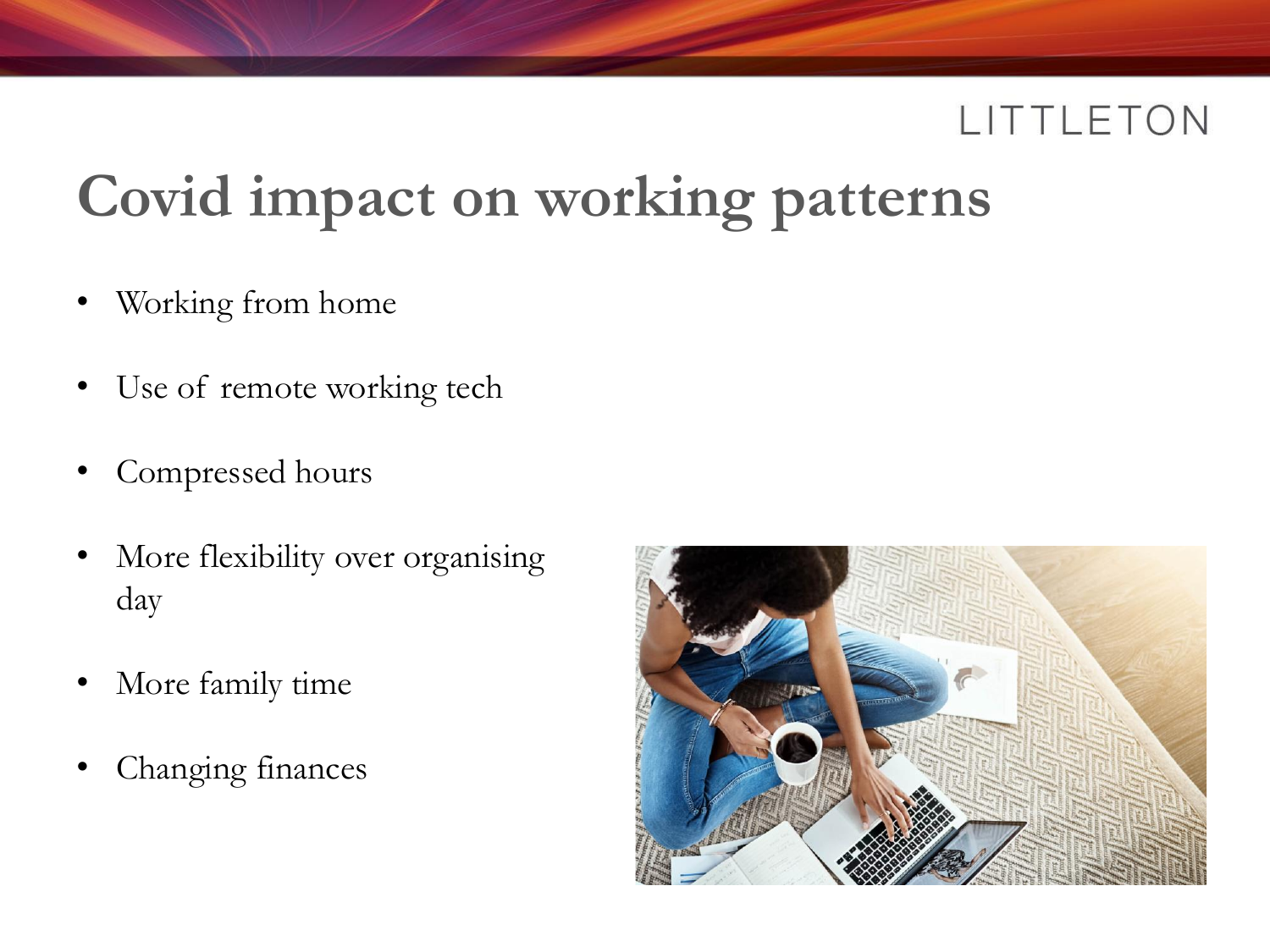### **And the survey says…**

- 45% of workforce predict permanent change to their company's attitude to flexible working after lockdown\*.
- 81% of those expect to work from home at least 1  $day/wk$ , 33% expect to do so at least 3 days/wk<sup>\*</sup>.

\*YouGov, ICM and O2 Business polling, May 2020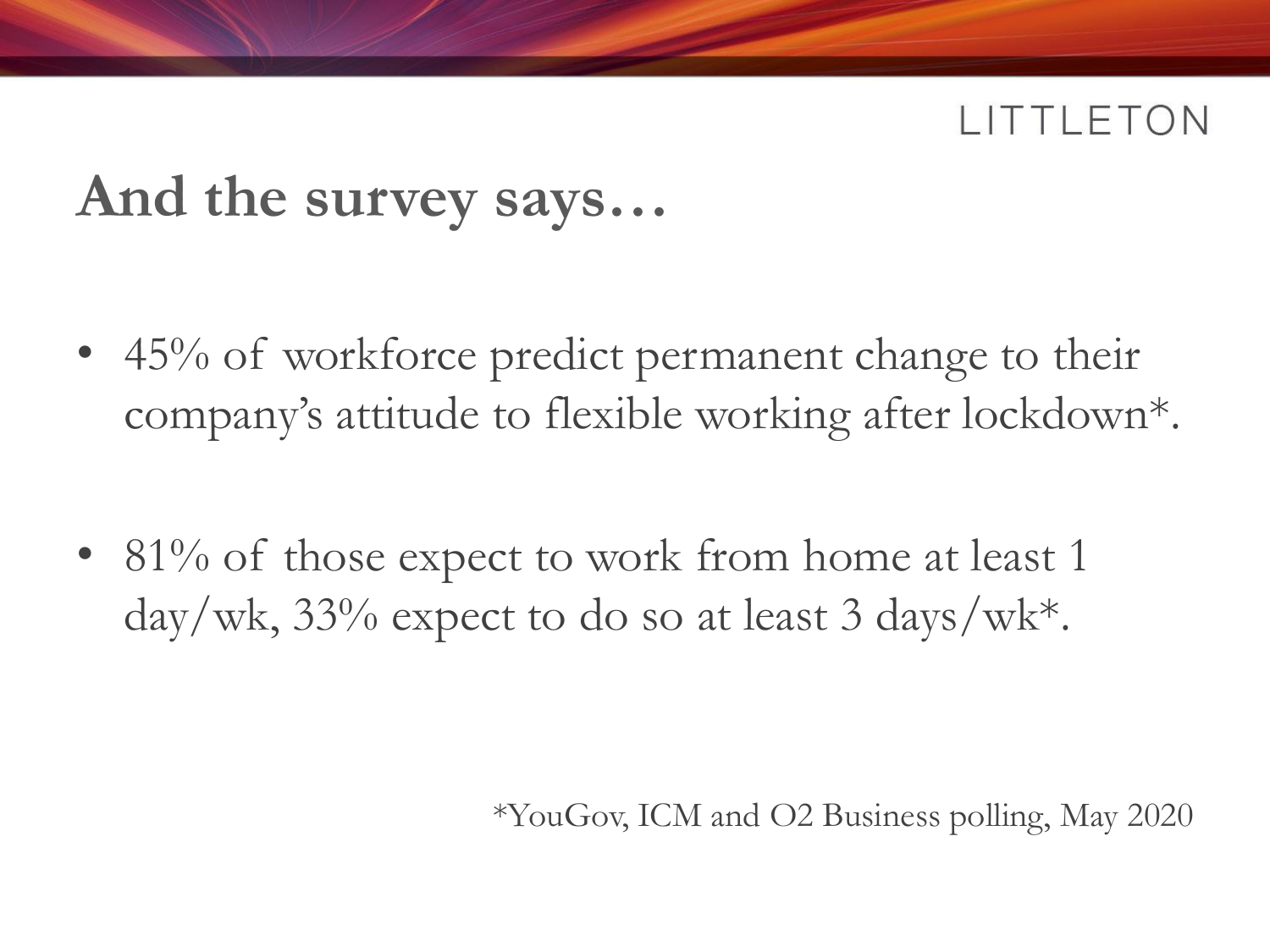- 86% of employers said employees were working productively\*.
- 59% said they will be more supportive of home working in future\*.

\*Tiger Recruitment Survey, May 2020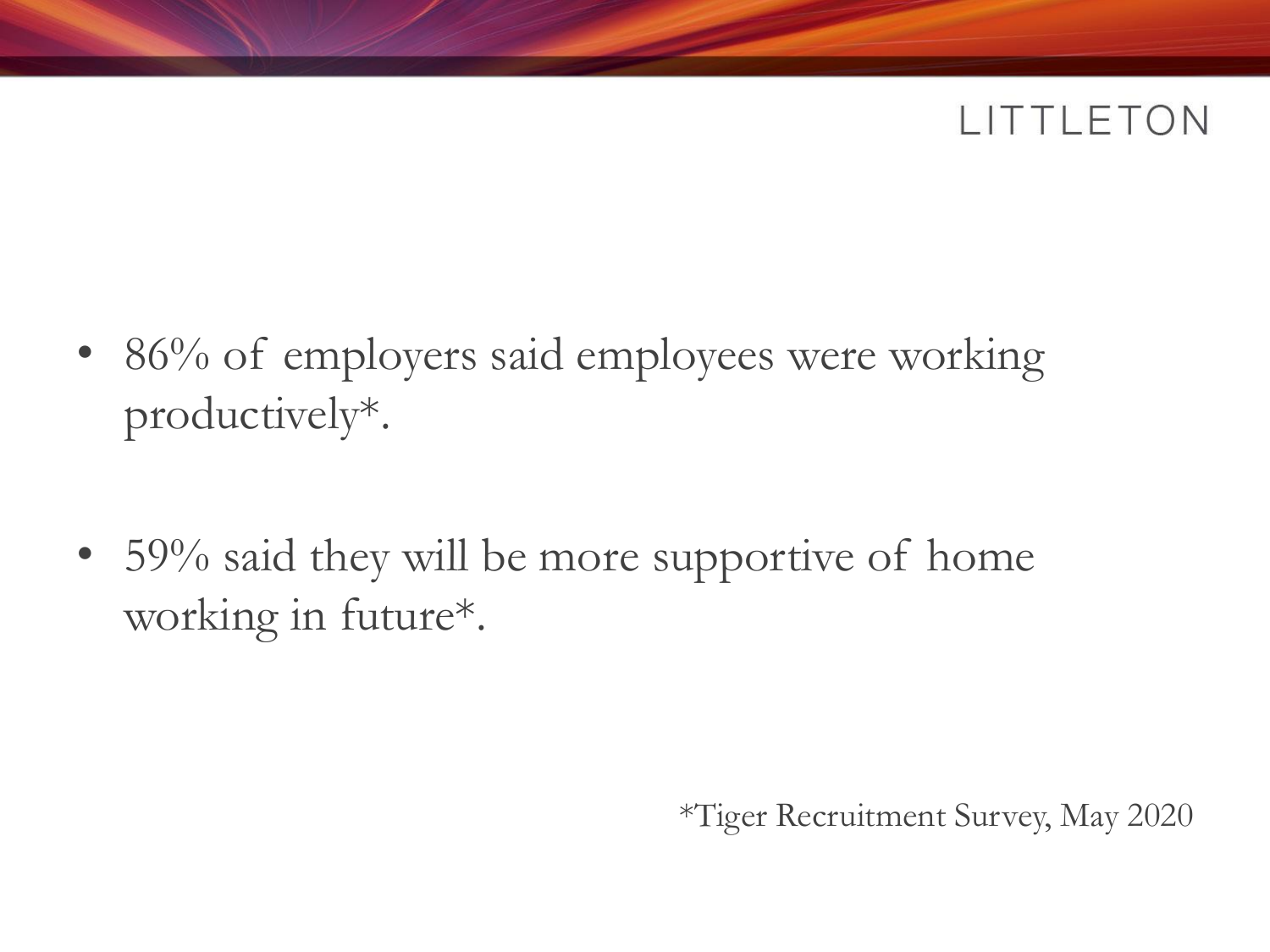## **A wave of requests to come?**

- Some offices starting to re-open
- How to deal with high number of requests?
	- In order received?
	- Relevance of different reasons?
	- Consistency?
	- Appoint same person/team to oversee?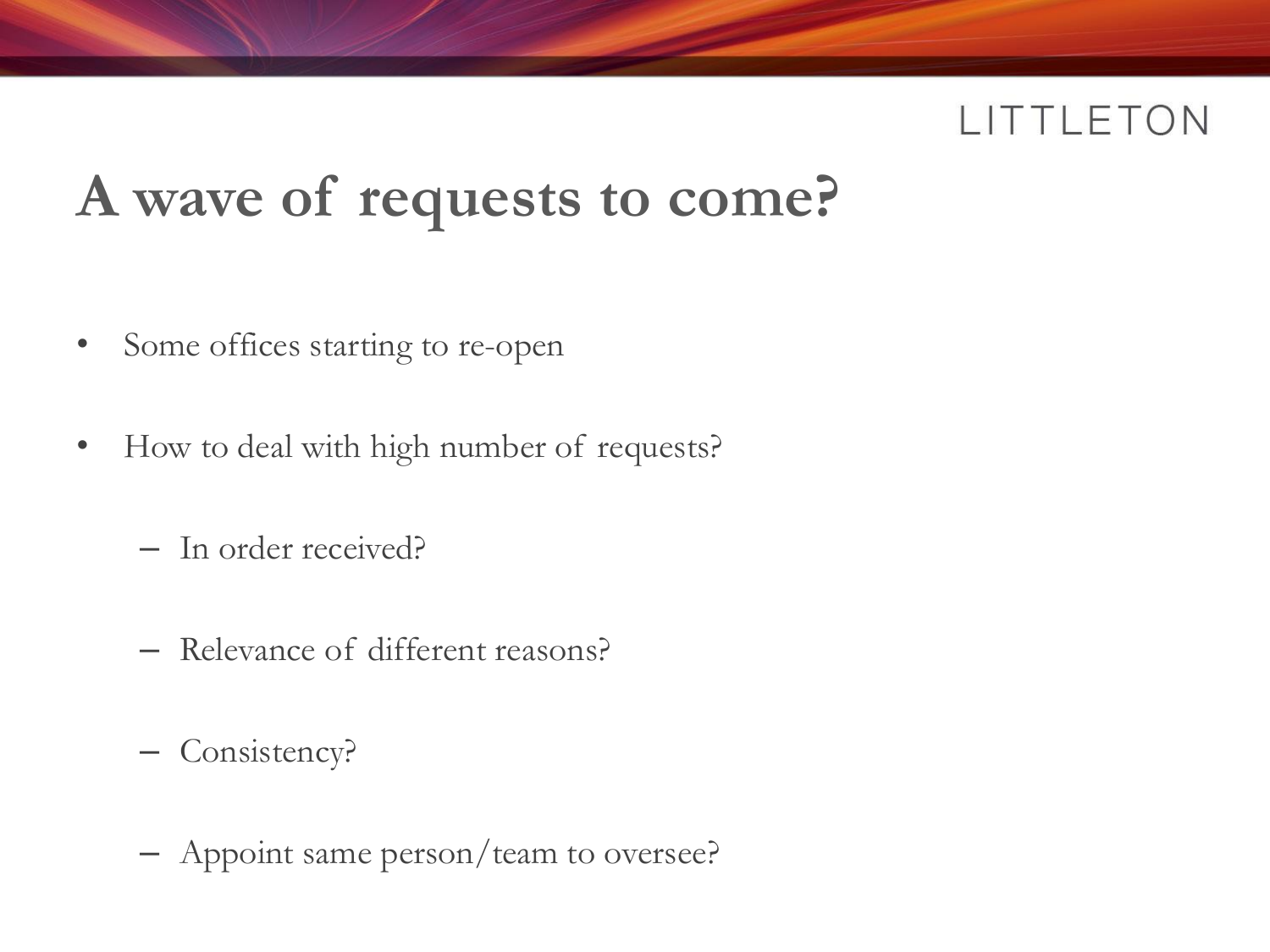## **Making decisions in uncertain times**

- Harder to refuse requests because of lockdown?
- Lots of uncertainty facing businesses:
	- Demand from customers
	- Possible redundancies
	- Decisions on office premises and overheads
- Consider asking for more time if needed or use of trial period.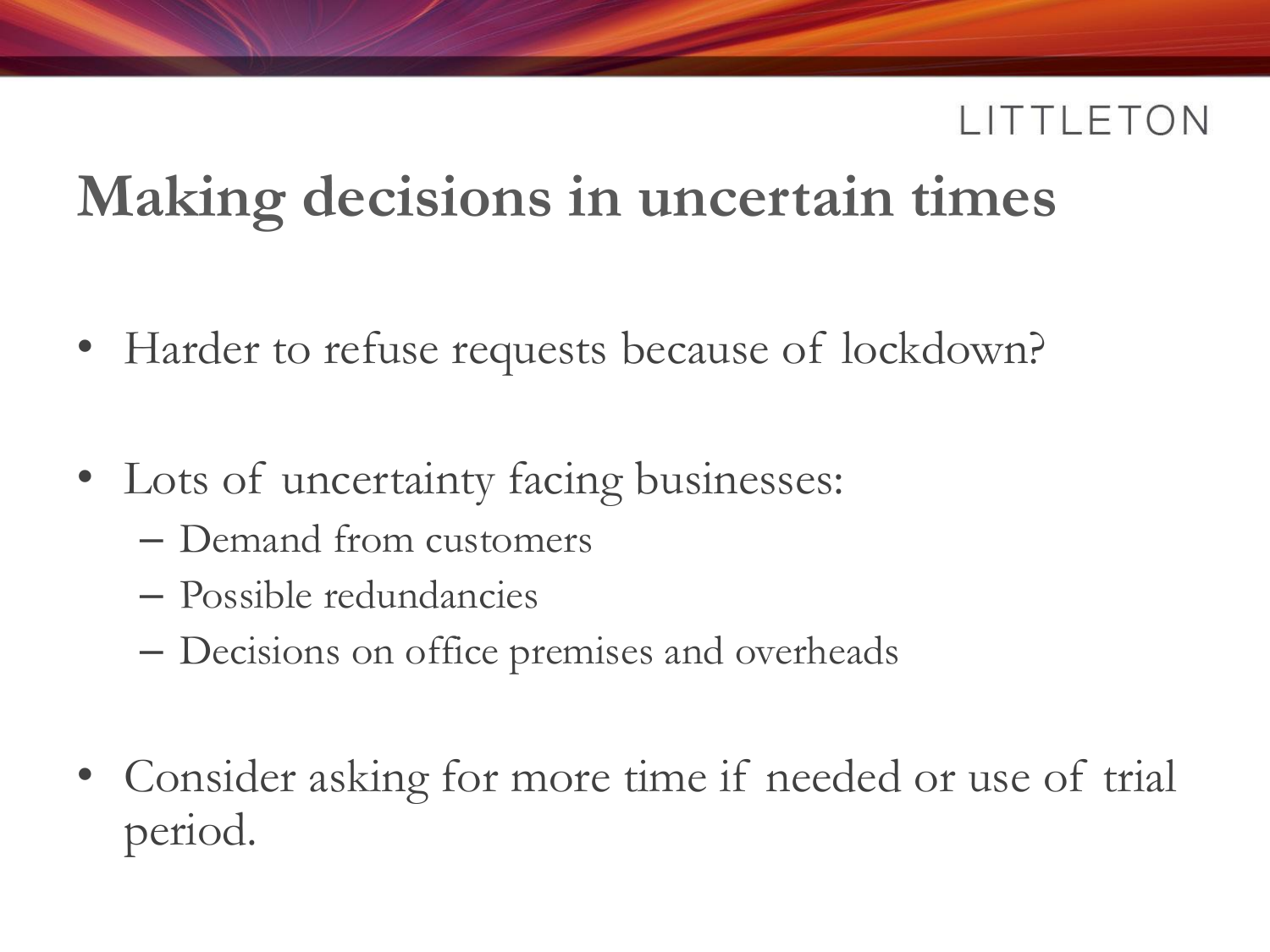## **When should employee make request?**

- Employee can only make one formal request within 12month period.
- Better to make request sooner so it is considered before others? Or to wait for more certainty over future?
- Nothing to prevent informal requests being made during 12-month period.